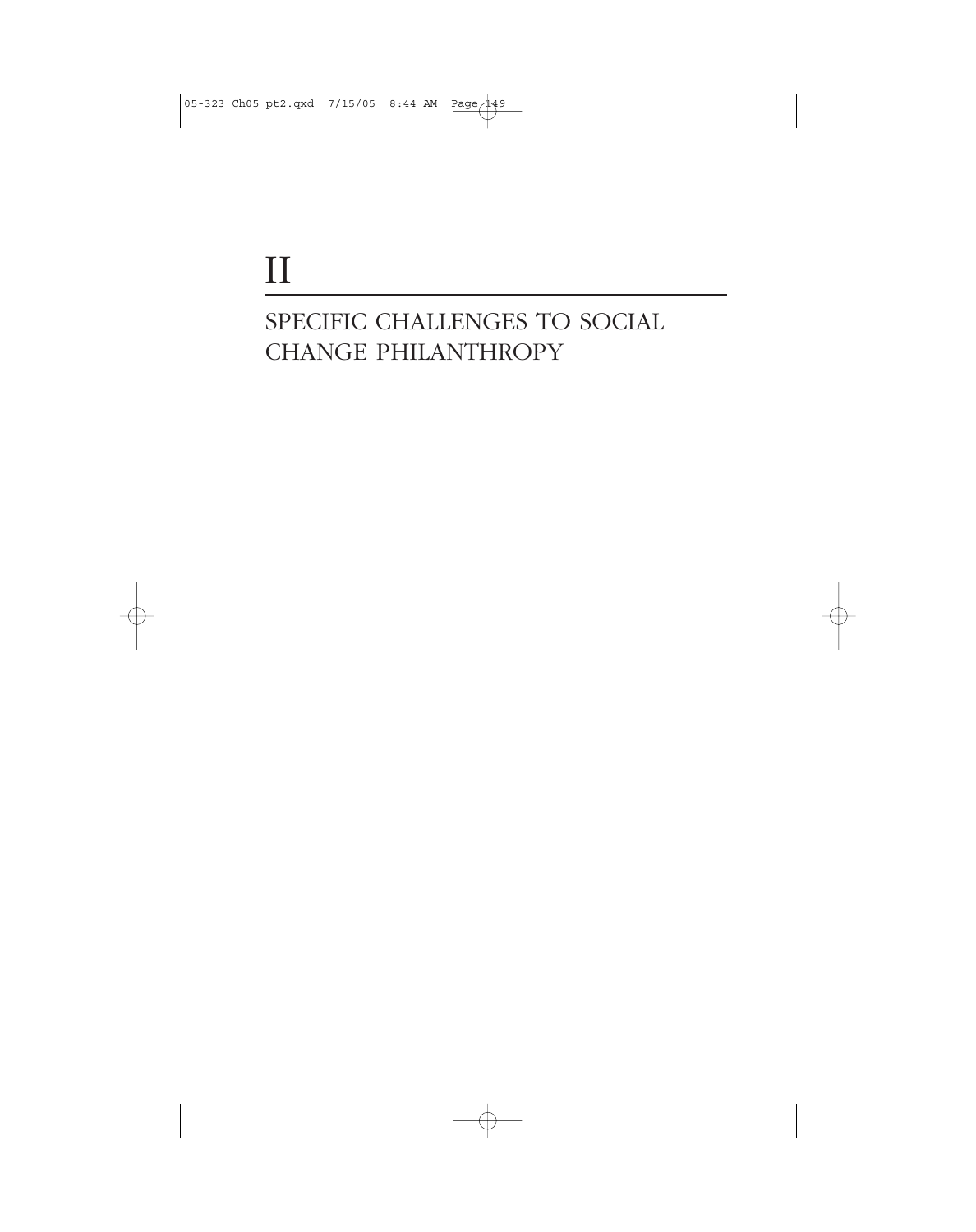$\begin{pmatrix} 05-323 & Ch05 & pt2-qxd & 7/15/05 & 8:44 & AM & Page & 60 \\ 0 & 0 & 0 & 0 & 0 & 0 \\ 0 & 0 & 0 & 0 & 0 & 0 \\ 0 & 0 & 0 & 0 & 0 & 0 \\ 0 & 0 & 0 & 0 & 0 & 0 \\ 0 & 0 & 0 & 0 & 0 & 0 \\ 0 & 0 & 0 & 0 &$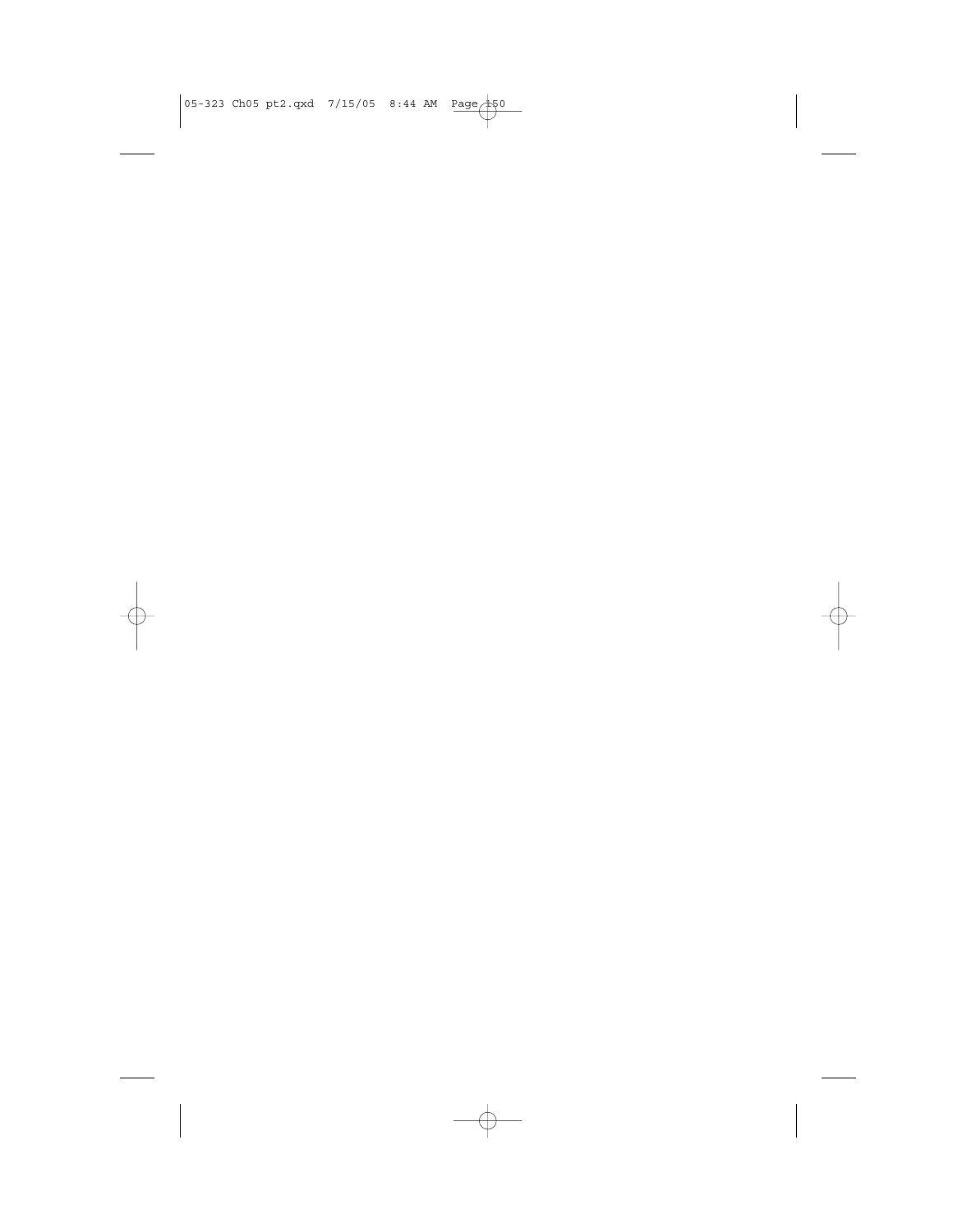# 5

### Foundations and the Environmental Movement: Priorities, Strategies and Impact

*Robert J. Brulle and J. Craig Jenkins*

I think funders have a major role to play. And I know there are resentments in the (environmental) community toward funders doing that. And, too bad. We're players, they're players."

> —Donald Ross, Director of the Rockefeller Family Fund 1992 Environmental Grantmakers Association Meeting1

#### INTRODUCTION

Foundations have a long history of contributing to the environmental movement. As early as 1914, grants from Andrew Carnegie, Henry Ford, and George Eastman helped establish the Permanent Wildlife Protection Fund. In the post–World War II era, foundations have played a major role in the founding, maintenance, and development of U.S. environmental organizations. One of the earliest foundations to make systematic contributions for environmental issues was the Andrew W. Mellon Foundation. Its predecessor, the Old Dominion Foundation, established and funded the Conservation Foundation in 1948. The Ford Foundation joined in this effort in 1965, when its Resources and Environment Program became a major foundation activity. The Rockefeller Foundation embarked on its ecology program in 1969 when its trustees added the environment as one of six subjects of program interest.<sup>2</sup> Since that time, a large number of foundations have added environmental issues to their funding priorities. By 1999, it was estimated that there were more than 5,300 foundation grants over \$10,000 made to support environmental and animal welfare, including environmental advocacy organizations, animal shelter, zoos, museums, and educational institutions.<sup>3</sup> These contributions total over \$555 million.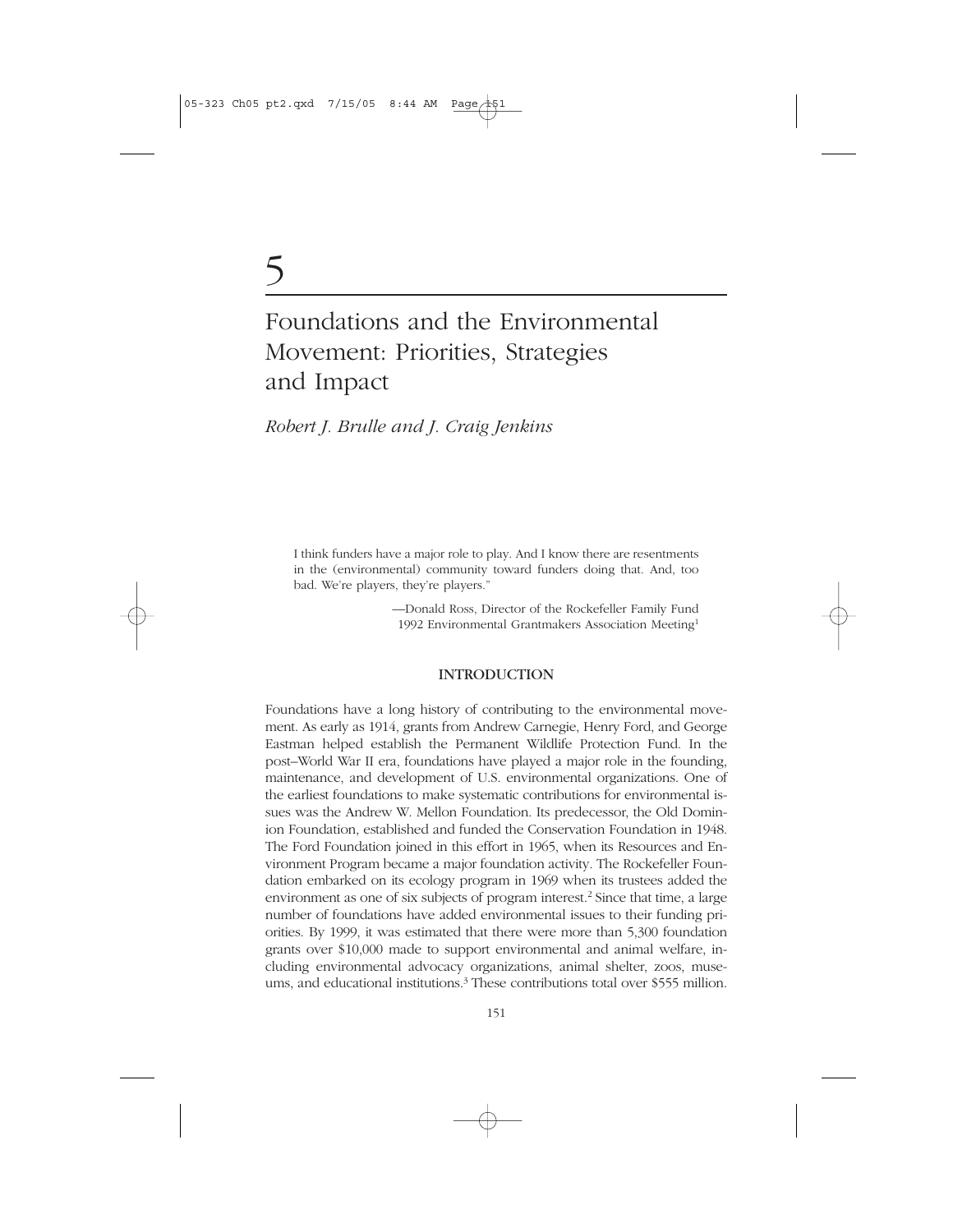Our concern here is foundation funding for environmental movement organizations, which we estimate constitutes about a eighth of this total.

This level of financial support has had a major impact on the priorities and strategies of the U.S. environmental movement. These resources have been critical to founding new environmental movement organizations, strengthening formal political advocacy for environmental policies, and promoting public awareness of environmental issues. Foundation funding also has a broader societal and political impact. By encouraging specific environmental discourses and types of environmental movement organizations, foundation support has also limited the development of the environmental movement by channeling resources to specific environmental discourses and types of organization. Our underlying premise is that social movements with a strong membership base have greater staying power and potential impact. Such "strong movements" also contribute to a more vital and democratic civil society.<sup>4</sup> This builds on the idea of civil society as an autonomous site outside of the imperatives of the market economy and formal state organizations in which citizens can freely associate with one-another, develop an ethical life and exercise their citizenship through the formation of social movements.<sup>5</sup> The autonomy and democratic nature of environmental groups is thus ultimately important both for making the transition to an ecologically sustainable society and for the renewal of social and political institutions.

There is a fundamental paradox underlying foundation patronage. On the one hand, the short-term effectiveness of the environmental movement often depends on access to formal resources. Foundation support is vital in providing these. On the other hand, foundation support channels the environmental movement into specific discourses and organizational structures that limit the movement's long-term impact. Many have noted the underlying tension and conflicts between foundations, which are committed to "doing good" within their own program definitions, and social movements, which are committed to bringing about social change.<sup>6</sup> We argue that this is based on an underlying conflict over political visions as well as organizational conflict and competition. We start with a general discussion of the impact of foundation patronage on social movement strategy. Drawing on systematic data on foundation grants over the past three decades, we analyze the priorities of foundations and the impact of their funding on the environmental movement. We then conclude with some recommendations about how foundation funding could promote a stronger environmental movement and thus contribute to the transition to an ecologically sustainable society.

#### FOUNDATIONS AND CIVIL SOCIETY

Numerous scholars have raised general concerns about the viability of contemporary civil society as a site for effective citizenship and democratic ac-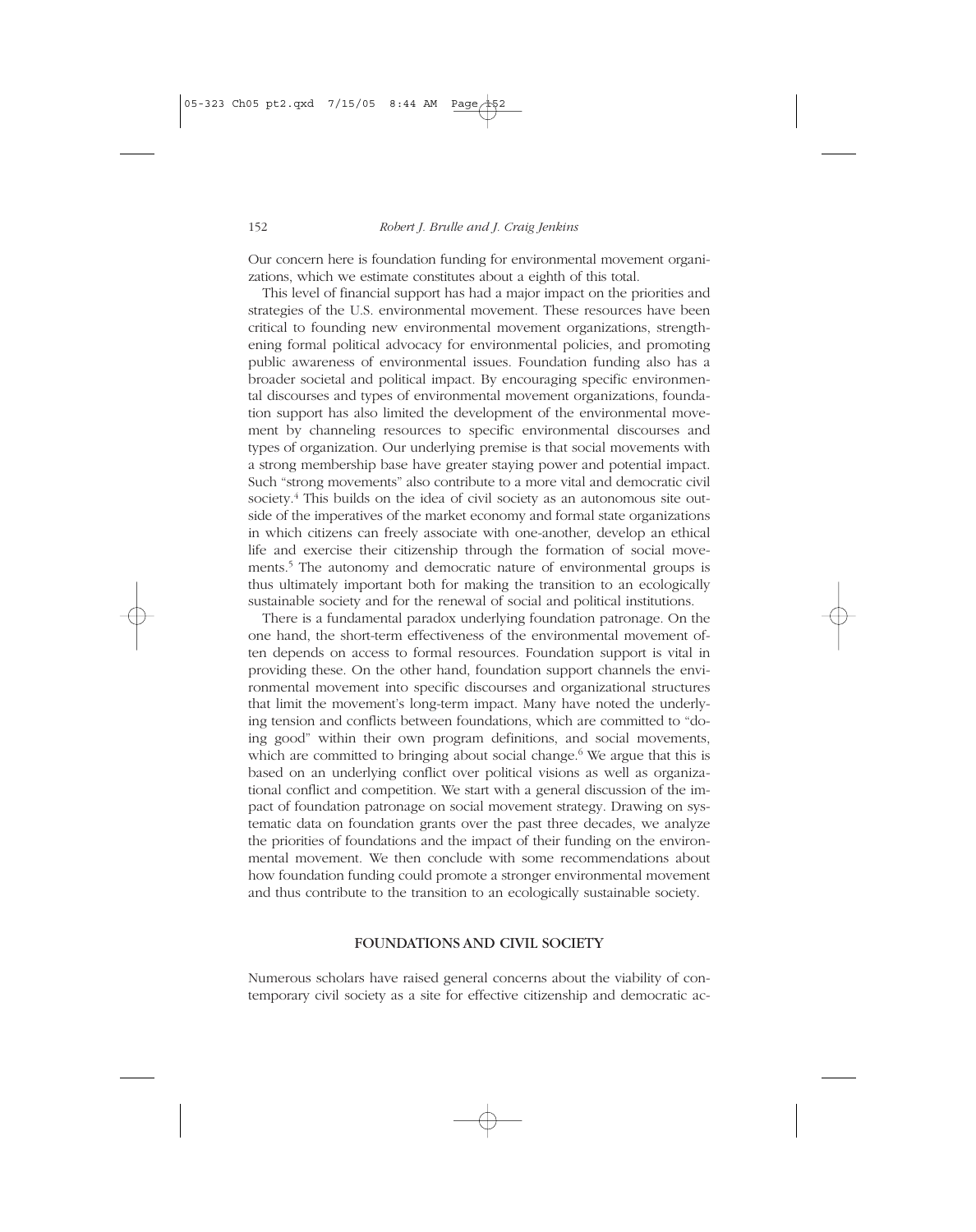05-323 Ch05 pt2.qxd 7/15/05 8:44 AM

tion. Civic associations have been increasingly transformed from traditional participatory and democratic forms into professional, oligarchic, and nonparticipatory organizations.7 One of the earliest recognitions of this shift was McCarthy and Zald's seminal 1973 essay on the rise of professional movement organizations.8 In contrast with "classic" membership-based movement organizations in which the direct beneficiaries provided the resources (largely volunteer labor), these new professional movement organization were characterized by: (1) a salaried leadership devoted full-time to the movement; (2) a large proportion of resources originating outside the aggrieved group that the movement claims to represent; (3) a very small or nonexistent membership base or a nominal "paper" membership; (4) attempts to impart the image of 'speaking for a potential constituency'; and (5) attempts to influence policy toward that same constituency.

This argument has been elaborated with scholars discussing the development of "mass organizations"9 and "protest businesses"10 to refer to political advocacy organizations based on mass mailing appeals and the use of marketing techniques with no structures for membership participation. Allan Cigler and Burdett Loomis<sup>11</sup> distinguish between "grassroots" groups, which have genuine membership and are participatory, and "Astroturf" groups, which have the appearance of membership but are in fact run completely by the professional staff and view members strictly as financial contributors. In these professional movement organizations, there is not an organizational structure through which these so-called members can influence organizational policies and practices. The only mechanism by which the "membership" can influence the organization is to quit. While these organizations are often quite effective in securing incremental gains from formal political lobbying and litigation, they would be politically much stronger and make more of a contribution to ecological sustainability if they had greater citizen support and face-to-face participation that would foster changes in individual beliefs and practices. This would enhance their credibility as representatives of the general public and contribute to changes in the environmentally relevant activities of the general public. Thus, while professional movement organizations contribute to small incremental changes, they are limited as a vehicle for creating an ecologically sustainable society.<sup>12</sup>

Foundation patronage has been central to the rise of such professional or "Astroturf" organizations. In his study of national interest organizations, Jack Walker found that an overwhelming majority received foundation start-up money to hire a professional staff, secure a nonprofit charter, and initiate professional fund-raising.13 While some eventually developed a membership base (e.g., Common Cause), most relied on direct mail contributors and foundation grants to sustain their finances. Robert Brulle found that foundation grants make up between 22 and 29 percent of the total income of the major national environmental organizations, the majority of which had been in existence for a decade or more.<sup>14</sup> Elizabeth Boris and Jeff Krehely found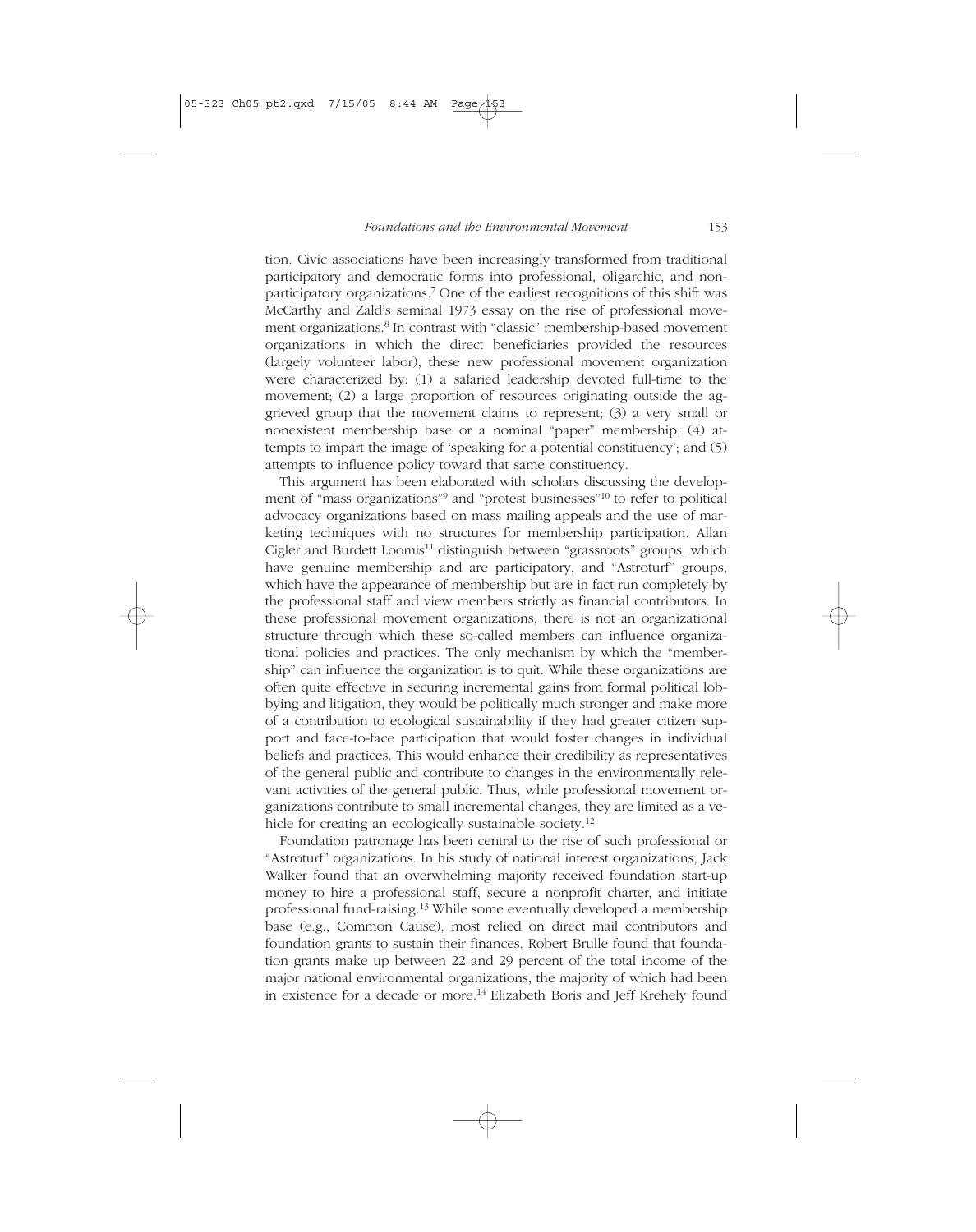that the same pattern prevails among political advocacy organizations in other issue areas as well, suggesting this is a societal trend.15

Several writers have argued that, as a result, foundation patronage steers social movements into specific discourses, organizational strategies, and tactics. A popular image is direct co-optation, in which foundations offer support in exchange for the moderation of movement goals and tactics. While some direct co-optation does occur, the general pattern is far more complex and is better described as "channeling." Instead of explicit directives, foundations largely work indirectly by promoting organizational competition and selecting organizations that fit their priorities. A typical sequence is that citizens first mobilize around an environmental threat, which generates movement activity. This stimulates foundation interest in the problem and the creation of funding programs with conditions that require organizations to take up issues or engage in activities that they would otherwise not have done. Foundation priorities then come to the fore in terms of the movement discourses and styles of organizations that are viewed as more legitimate and worthy of support. Eventually, over time, foundation funding promotes the development of specific types of movement organizations and neglects others, in effect channeling the movement into specific discourses and organizational styles. As Dowie describes the process: "Foundations . . . have been meeting to decide where the environmental movement should be going. They create multimillion-dollar mega-projects and invite organizations to apply for grants to activate them."16

Channeling operates on three major aspects of movements. The most important is discourse, that is, the general framing of the environmental issue and how to go about addressing it. As Roelofs argues, foundation support is generally premised on a liberal "individual rights" conception of citizenship that treats all contentious issues as resolvable by the political and legal representation of individual citizens.17 The redistribution of power, collective mobilization, and participatory democracy lie outside of this liberal discourse. Table 5.1 shows the major discourses in the contemporary environmental movement. In his study of the major environmental organizations, Brulle shows that the mainstream liberal environmental organizations those working from the discourses of conservation, preservation, and liberal environmentalism—receive significant foundation support.18 The more radical organizations that emphasize change in the structure of power those working from environmental justice, deep ecology, and ecofeminist viewpoints—receive little support. We examine this further below by looking at the distribution of foundation grants. By funding movement organizations with particular discourses, foundations in effect promote particular ideologies.

A second aspect is the type of governance structure that characterizes the movement organization. In general, foundations fund professional advocacy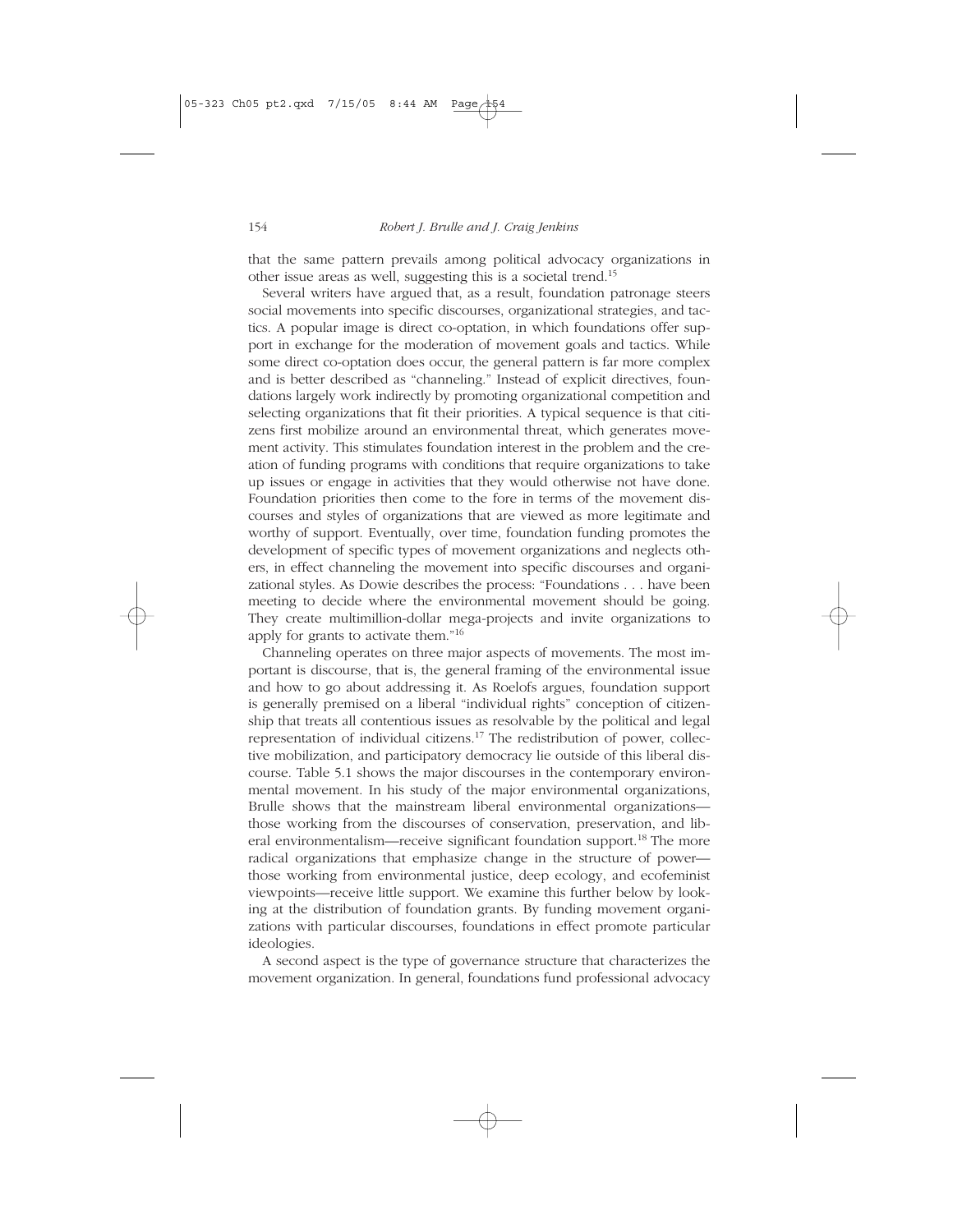#### **Table 5.1. U.S. Environmental Movement Discourses**

WILDLIFE MANAGEMENT: The scientific management of ecosystems can ensure stable populations of wildlife. This wildlife population can be seen as a crop from which excess populations can be sustainably harvested in accordance with the ecological limitations of a given area. This excess wildlife population can be used for human recreation in sport hunting.

CONSERVATION: Natural resources should be technically managed from a utilitarian perspective to realize the greatest good for the greatest number of people over the longest period of time.

PRESERVATION: Nature is an important component in supporting both the physical and spiritual life of humans. Hence the continued existence of wilderness and wildlife, undisturbed by human action, is necessary.

ENVIRONMENTALISM: Human health is linked to ecosystem conditions. To maintain a healthy human society, ecologically responsible actions are necessary. These actions can be developed and implemented through the use of natural sciences.

DEEP ECOLOGY: The richness and diversity of all life on earth has intrinsic value, and so human life is privileged only to the extent of satisfying vital needs. Maintenance of the diversity of life on earth mandates a decrease in human impacts on the natural environment and substantial increases in the wilderness areas of the globe.

ENVIRONMENTAL JUSTICE: Ecological problems occur because of the structure of society and the imperatives this structure creates for the continued exploitation of nature. Hence, the resolution of environmental problems requires fundamental social change.

ECOFEMINISM: Ecosystem abuse is rooted in androcentric concepts and institutions. Relations of complementarity rather than superiority between culture/nature, human/nonhuman, and male/female are needed to resolve the conflict between the human and natural worlds.

ECOTHEOLOGY: Nature is God's creation, and humanity has a moral obligation to keep and tend the Creation. Hence, natural and unpolluted ecosystems and biodiversity need to be preserved.

organizations, which are typically staff-dominated centralized organizations with little or no participatory structures. Craig Jenkins and Craig Eckert found that, although the civil rights movement originally developed out of the mobilization of churches and community organizations, foundation contributions to the movement went overwhelmingly to the professional movement organizations, such as the Urban League, the NAACP Legal Defense and Education Fund, and the Voter Education Project.19 Little of the money went to membership groups such as the Southern Christian Leadership Council. The major exception was the NAACP, which was internally divided between a moderate professional leadership and an often more militant membership. In this case, foundation patronage strengthened the professional staff of the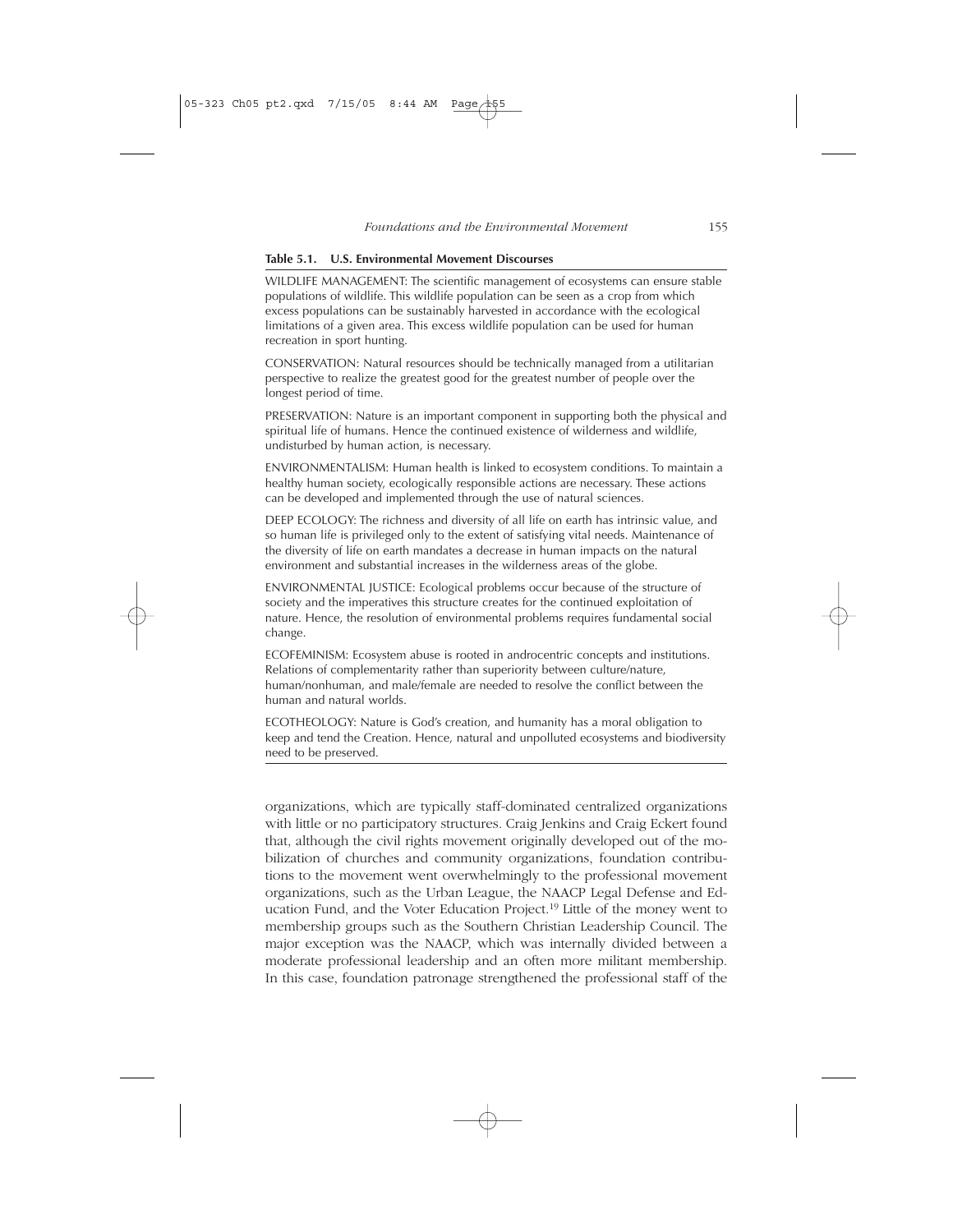NAACP, encouraging it to become more involved in service delivery and formal political advocacy and to neglect membership organizing and activities.

A third aspect is movement tactics. By funding organizations that engage exclusively in institutional tactics, foundations channel movement activities into routine forms of political action. In his study of foundation funding for the civil rights movement, Herbert Haines coins the term "radical flank effect" to refer to the process by which "direct action" protest stimulated foundation funding of the nonmilitant organizations, thereby strengthening the political visibility and centrality of the moderates in the movement.20

A central outcome of these processes is the rise of professional movement organizations as the dominant form of political representation. In response to popular mobilization, foundations fund professional organizers to launch new advocacy and technical support organizations to address issues raised by these mobilizations. Professional organizers use direct mail and mass publicity to solicit contributions from thousands of anonymous small donors, which may be necessary to meet the "public participation" requirement for securing more foundation grants. The direct mail donors in effect pay someone else to do the hard and difficult political work needed to bring about social change but otherwise have little direct involvement in the political process. The foundations gain the credit for addressing important public issues and promoting the use of professional, scientific methods for addressing problems. This new model of civic associations is a top-down civic world, oligarchic in structure, based on experts, and funded by foundations and mass mailing appeals. Summarizing these processes, Skocpol argues that this has created "a new civic America largely run by advocates and managers without members."21

#### METHODS OF ANALYSIS

Do these dynamics apply to the interactions between foundations and the environmental movement? To answer this question, we examined patterns of foundation funding over the past three decades. Specifically, we analyzed all of the grants given by the foundations that are members of the National Network of Grantmakers, plus all foundations identified by movement leaders and other foundations as funding social movements. The National Network of Grantmakers (NNG) is a national association of progressive grant-giving foundations committed to social change and includes most of the private foundations and public charities involved in environmental funding. We supplemented this list with additional social change funders identified in interviews with foundation executives and movement leaders, creating a sample of over three hundred foundations that have funded environmental causes over the past thirty years. These foundations vary from small public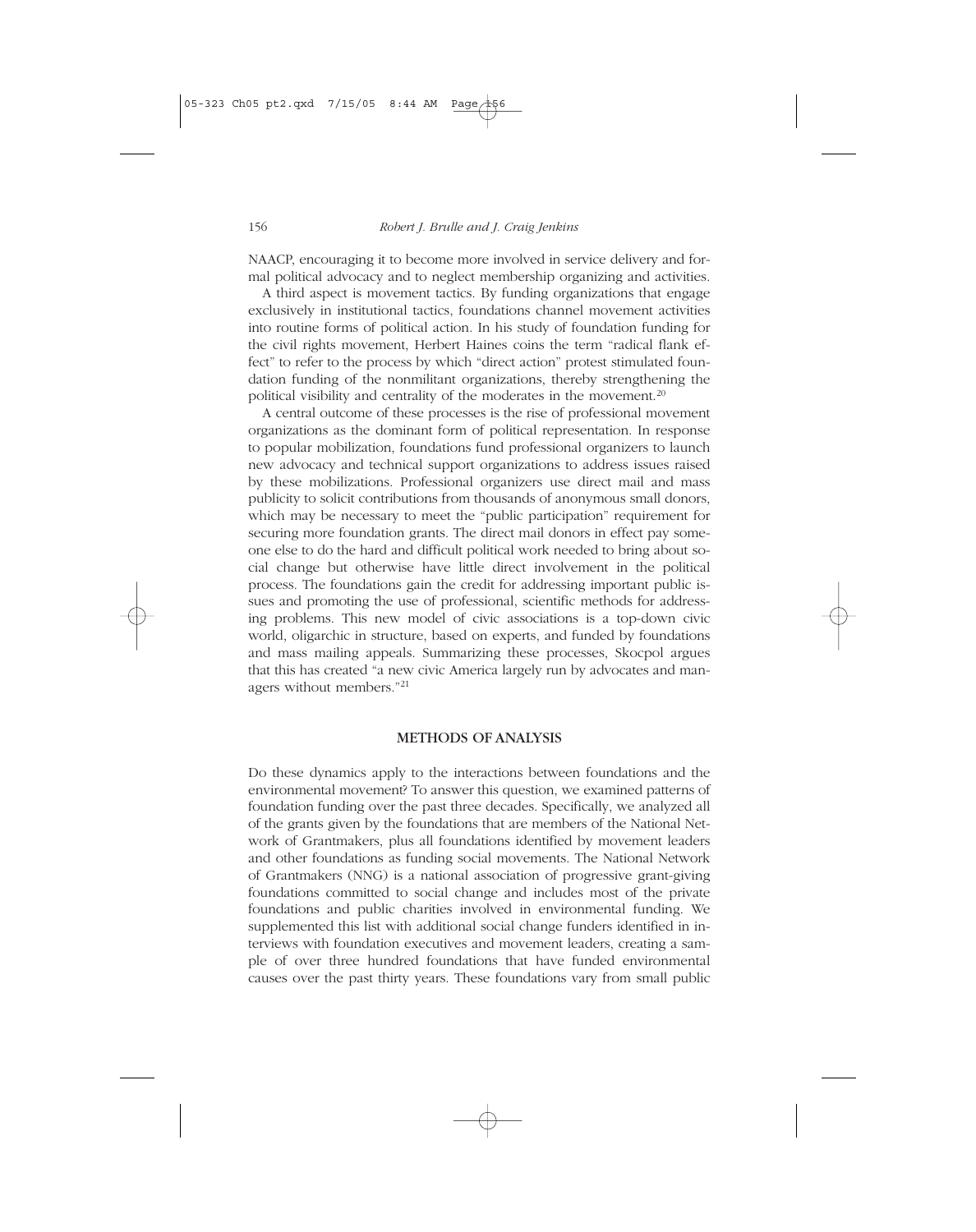charities and small family foundations to large, well-endowed private foundations, corporate giving programs, community foundations, and a handful of operating foundations. Our grant estimates for 1970–1990 rely on a review of the annual reports and Annual Federal Information Returns (IRS 990) and, for 2000, the Foundation Center Data Base. Because the Foundation Center Data Base is limited to grants of \$10,000 or more, our figures for 2000 underestimate the smaller grants but, nonetheless, provide a suitable comparison base for change over time.

#### FOUNDATIONS AND THE FUNDING OF THE ENVIRONMENTAL MOVEMENT

As this analysis will show, there remains a vibrant and highly mobilized membership base in the environmental movement. However, it is also clear that foundation funding has strongly encouraged the growth of specific environmental discourses and professional forms of organization. Considering the environmental movement's potential and the changes needed to create an ecologically sustainable society, this funding has had little effect and has in fact blunted the movement's impact. At the same time, foundation funding is not monolithic. Some foundations have funded the more radical environmental discourses and membership associations. We begin the analysis by looking at the overall pattern of environmental philanthropy.

The results are as follows. Table 5.2 shows the number of environmental grants and the amount of these grants in current and constant dollars (i.e., adjusted for inflation) for 1970, 1980, 1990, and 2000 that these organizations made. From a tiny number of twenty grants that contributed \$1.3 million (in 2000 constant dollars) in 1970, funding by the foundations in the sample has grown on the order of four to five times every ten years.

What has been the impact of this funding? Foundation support has been critical to the founding of several of the major national environmental organizations. One key example of this dynamic is found in the activities of the Ford Foundation. In 1969–1970, the Ford Foundation provided the initial

|           | Table 5.2. Growth of Foundation Support for the Environmental Movement, |
|-----------|-------------------------------------------------------------------------|
| 1970-2000 |                                                                         |

| Year | Number of<br><i>Grants</i> | Total Amount Given<br>(Millions of Dollars) | Amount<br>$(In 2000 $ - Millions)$ |
|------|----------------------------|---------------------------------------------|------------------------------------|
| 1970 | 20                         | \$.75                                       | \$1.33                             |
| 1980 | 192                        | \$2.93                                      | \$4.38                             |
| 1990 | 652                        | \$17.62                                     | \$21.07                            |
| 2000 | 711                        | \$71.60                                     | \$71.60                            |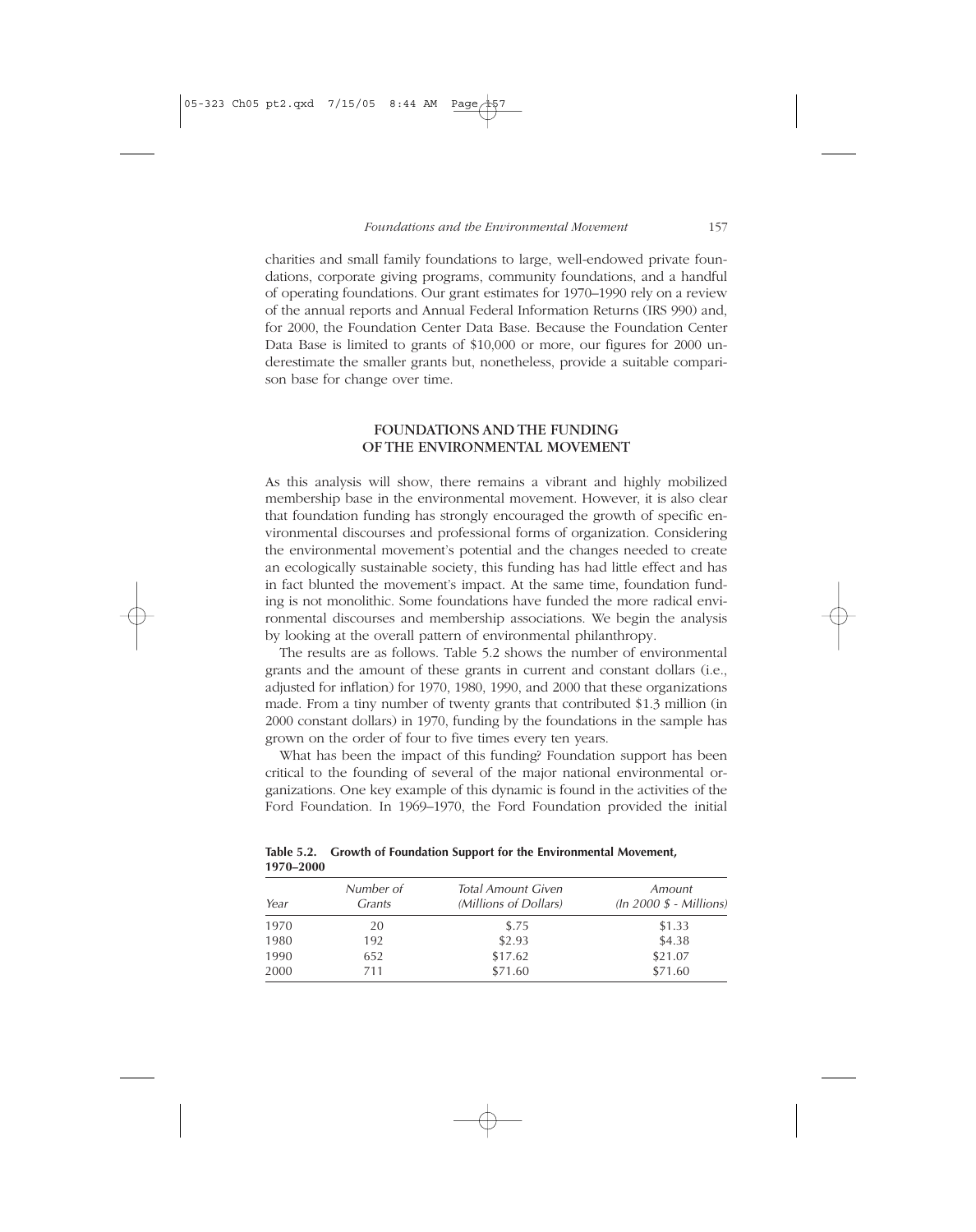funding to create the Natural Resources Defense Council (NRDC), which was originally conceived by several New York University Law School faculty and students as a public interest law firm.22 In the next few years, Ford's Public Resources and the Environment Program provided support to transform the Environmental Defense Fund, which had been a small nonprofit organization of environmental scientists relying on a cantankerous pro bono attorney to file lawsuits to ban DDT sales on Long Island, into a national environmental law firm and to help the Sierra Club create its Legal Defense Fund, to legally challenge environmentally destructive public works projects in the West.<sup>23</sup> In his study of national advocacy organizations, Jack Walker found that over half received startup support from either foundations or wealthy individuals.24

Foundation funding is also critical to the continued support and operation of existing environmental organizations.25 In a 1992 national survey of environmental organization leaders, these leaders rated the importance of foundation funding as second only in importance to membership contributions.<sup>26</sup> Foundation support made up 21 percent of environmental organization funding, which was second only to membership dues, which provided 24 percent of environmental group income.<sup>27</sup> Similarly, Robert Brulle<sup>28</sup> found that foundation grants were the second largest source of income, making up between 22 and 29 percent of total organizational income. By providing approximately 20 percent of the total funding of the environmental movement, foundations thus play a key role in the maintenance of these organizations.<sup>29</sup>

Foundation influence is considerably greater than this simple calculus might suggest. Foundations leverage their influence by providing funding for specific projects and monitoring the actions of the grantees. This means that environmental organizations need to develop fundable projects and then meet performance standards defined by the foundation. This can lead to numerous environmental organizations investing resources into the same or similar projects. Second, although membership financial support is often larger in the aggregate, it is typically diffuse, entails episodic contact, and is unlikely to influence organizational programs. Foundation donors are far more strategic in their interactions with environmental leaders, are more likely to intervene to express their preferences about specific projects and initiatives, and, by virtue of controlling larger blocks of money, are better positioned to steer movement programs.

The impact of this resource dependence is evident from the abovementioned national survey of environmental leaders. Each leader was asked to either agree or disagree with a series of statements on foundations and environmental movement organizations. Almost two-thirds scored foundations as being "unresponsive" to their needs, while only a quarter saw foundations as being "blind" to their power.<sup>30</sup> The power of foundations to steer the environmental organizations was also evident in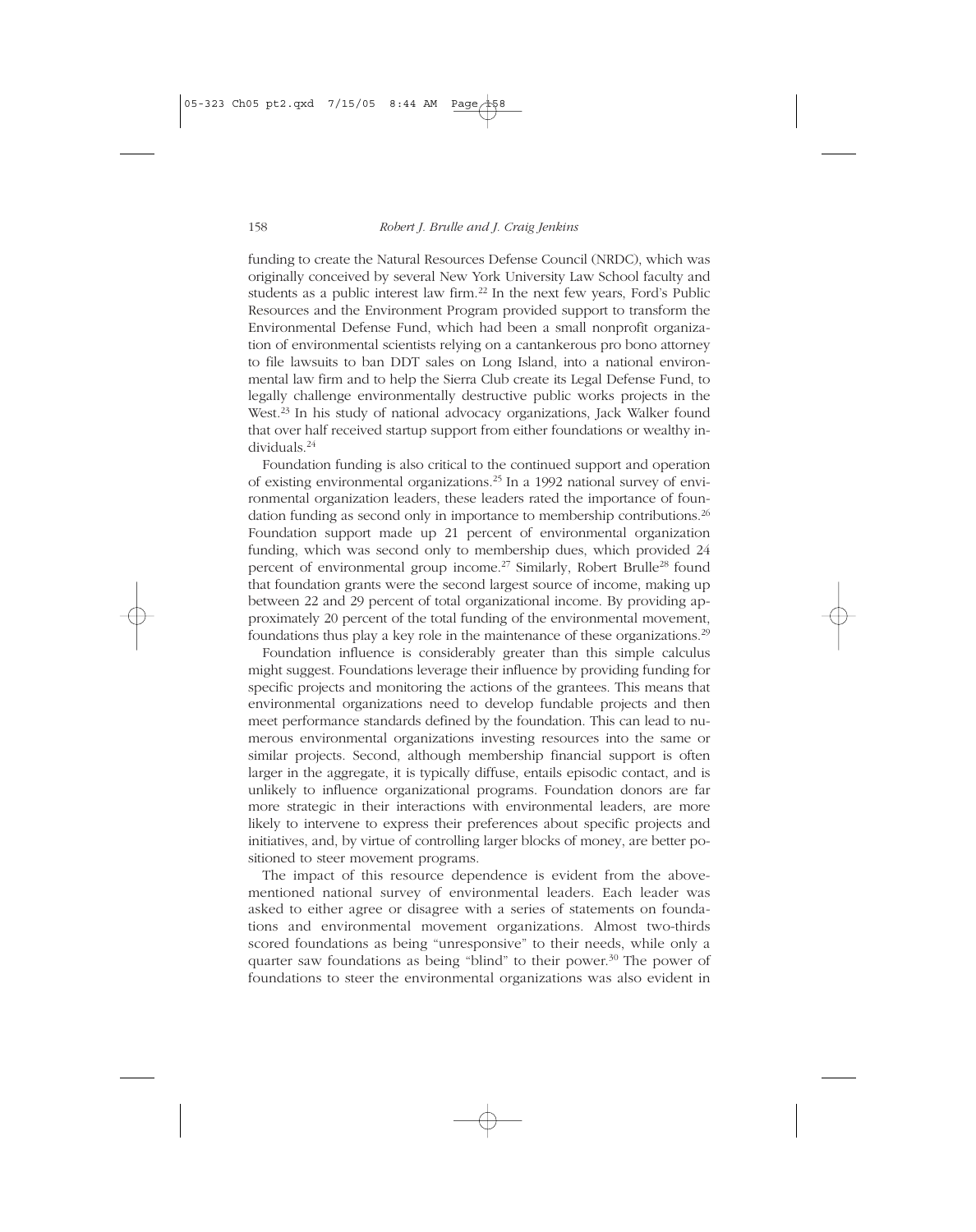Snow's focused interviews: "In the privacy of the interviews, many staff leaders were critical of foundations and of the restriction on activities that comes with heavy reliance on 'soft' funding. Some conservation leaders would reject foundation philanthropy entirely if they could figure out a way for their organizations to live without it."31 Even for environmental organizations that manage to reduce their financial dependence on foundations, foundations remain a critical source of support and influence over programs and activities. Thus, to ensure a continuing flow of foundation funds, the environmental organization is inclined to follow the expressed desires of a foundation representative. Finally, as noted by Mary Colwell, foundation board members are often on the boards of their major recipient organizations, giving them a direct say in the governance of the movement organization.32

The foundation funding for the environmental movement is concentrated on its more moderate components. Organizations based in the moderate and reformist discourses of liberal environmentalism, preservation, and conservation received nearly 90 percent of foundation funding of the environmental movement. Table 5.3 shows the distribution of movement grant dollars and the number of grants for each of these environmental discourses in 2000. Liberal environmentalism received around 30 percent and preservation and conservationism together receiving around half. Forty percent of the preservationist funding is for creating land trusts, a capital-intensive method of preservation. The radical environmental discourses that put a priority on transforming the structure of power—the environmental justice and deep ecology movements—each receive less than 2 percent of the total grant money. Ecotheology and ecofeminism, which are the most recently developed discourses, receive a similarly small percentage. The mainstream discourses also receive larger grants, while the environmental justice and deep ecology movements receive the smallest average grants. The cumulative effect of this funding is to advance certain moderate forms of environmentalism

| Discursive Frame         | Amount of<br><b>Grants</b><br>$(S$ in Millions) | <b>Distribution</b><br>of Grantby<br>Amount | <b>Number</b><br>Grants | <b>Distribution</b><br>of Grants by<br>Number |
|--------------------------|-------------------------------------------------|---------------------------------------------|-------------------------|-----------------------------------------------|
| Wildlife Management      | \$3.63                                          | $5.1\%$                                     | 20                      | $2.8\%$                                       |
| Conservation             | \$8.74                                          | $12.2\%$                                    | 61                      | $8.6\%$                                       |
| Preservation             | \$27.57                                         | 38.5%                                       | 220                     | 30.9%                                         |
| Liberal Environmentalism | \$19.89                                         | 27.8%                                       | 222                     | 31.2%                                         |
| Environmental Justice    | \$1.05                                          | $1.5\%$                                     | 43                      | $6.0\%$                                       |
| Deep Ecology             | \$.84                                           | $1.2\%$                                     | 36                      | $5.1\%$                                       |
| Ecofeminism              | \$.14                                           | $.2\%$                                      | 6                       | $.8\%$                                        |
| Ecotheology              | \$.46                                           | $.6\%$                                      | 7                       | $1.0\%$                                       |
| Undetermined             | \$9.26                                          | 12.9%                                       | 96                      | 13.5%                                         |

**Table 5.3. Foundation Grants by Discourse of Recipient Organization, 2000.**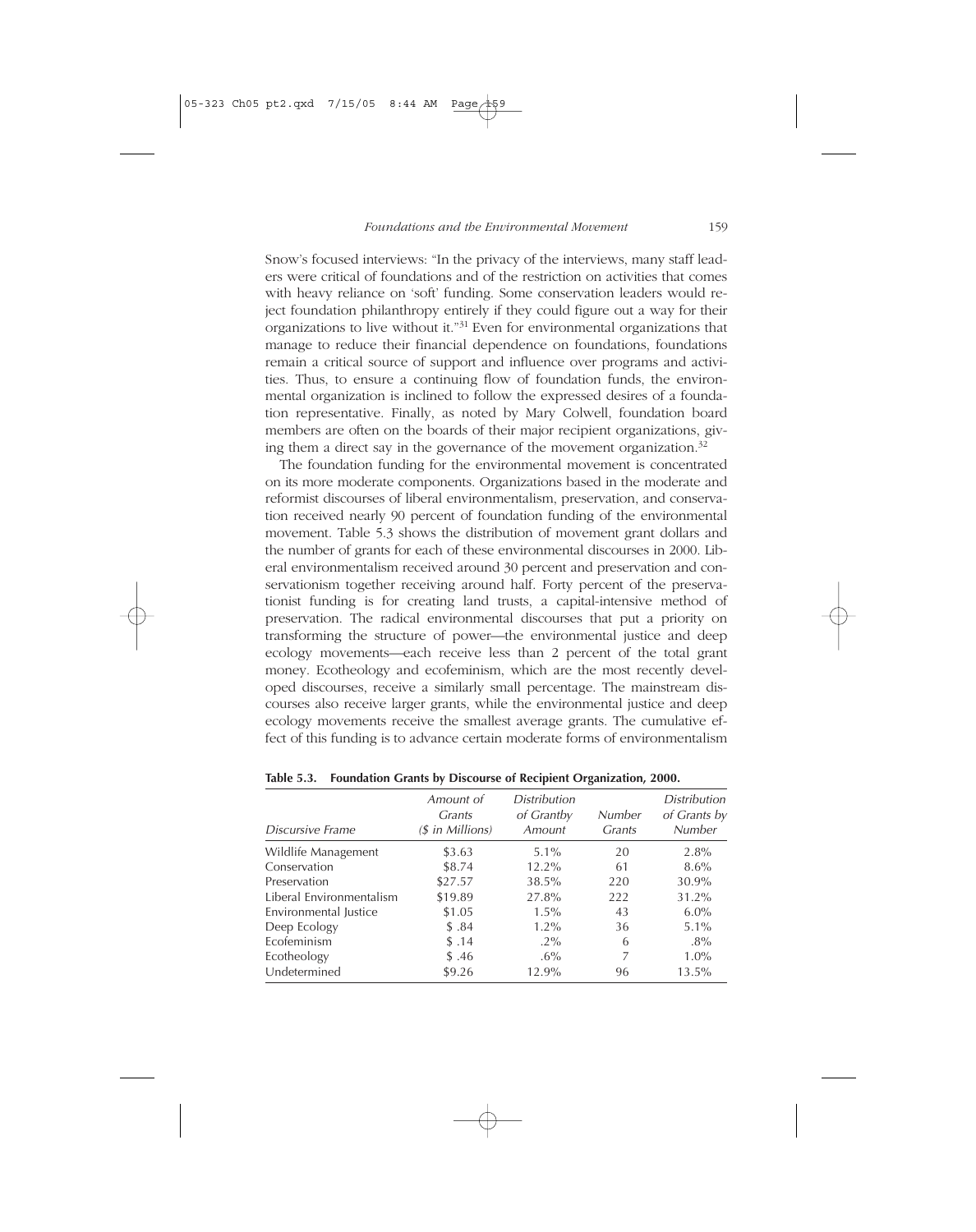and to restrict the development of alternative voices in this movement. As Eve Pell has argued, "by deciding which organizations get money, the grant-makers help set the agenda of the environmental movement and influence the programs that activists carry out."33

The foundations also strongly prefer professional movement organizations, which are centralized, based on professional expertise, use institutional tactics, and are seen as more accountable. At its founding, the Ford Foundation promoted the NRDC as "responsible militancy,"<sup>34</sup> testifying to its perceived virtues as a professionalized organization. By funding a public interest law firm with a distinctive agenda or a novel policy institute, foundations can also claim credit for contributing to something unique that is unlikely to be financed by other methods. Foundations often view membership organizations as not only difficult to control but also less deserving insofar as they are capable of mobilizing their own resources. These giving priorities are borne out by our analysis. Table 5.4 shows the percentage of foundation grants and funding that have gone to three major types of environmental organizations: (1) membership associations, like the Sierra Club and the National Wildlife Federation; (2) professional advocacy organizations, such as the NRDC and the Environmental Defense Fund, that are involved in litigation and formal political representation; and (3) technical support organizations, such as the Environmental Law Institute or the World Resources Institute, which conduct policy research, coordinate information and publicity, or provide managerial assistance for environmental groups. Membership associations fluctuate between as little as 2 percent up to 20 percent of total grant dollars. Professional advocacy and technical support centers receive the overwhelming majority of foundation grants, ranging between 50 and 90 percent of total foundation funding.

Finally, foundations tend to fund organizations that rely exclusively on institutional tactics. Although contentious protest is often critical to getting a burning issue onto the public agenda and pressuring elites, foundations strongly favor organizations that are "responsible militants." In 1970, only 5 percent of all grants and 1 percent of all environmental grant money went to organizations that had a history of using protest tactics. By 1980, this increased to 19 percent of grants and 9 percent of grant amounts but then declined by 1990 to less than 9 percent of grants and 3 percent of grant amounts. We lack comparable measures for 2000, but there is no reason to expect this preference for institutional tactics to have changed. Foundations are far more comfortable with groups that engage in lobbying, litigation, and public educational work and shun protest tactics.

The selective use of providing funding to organizations based on their institutional tactics is one means that foundations can use to pressure movement organizations to moderate their political actions. As the forest activist,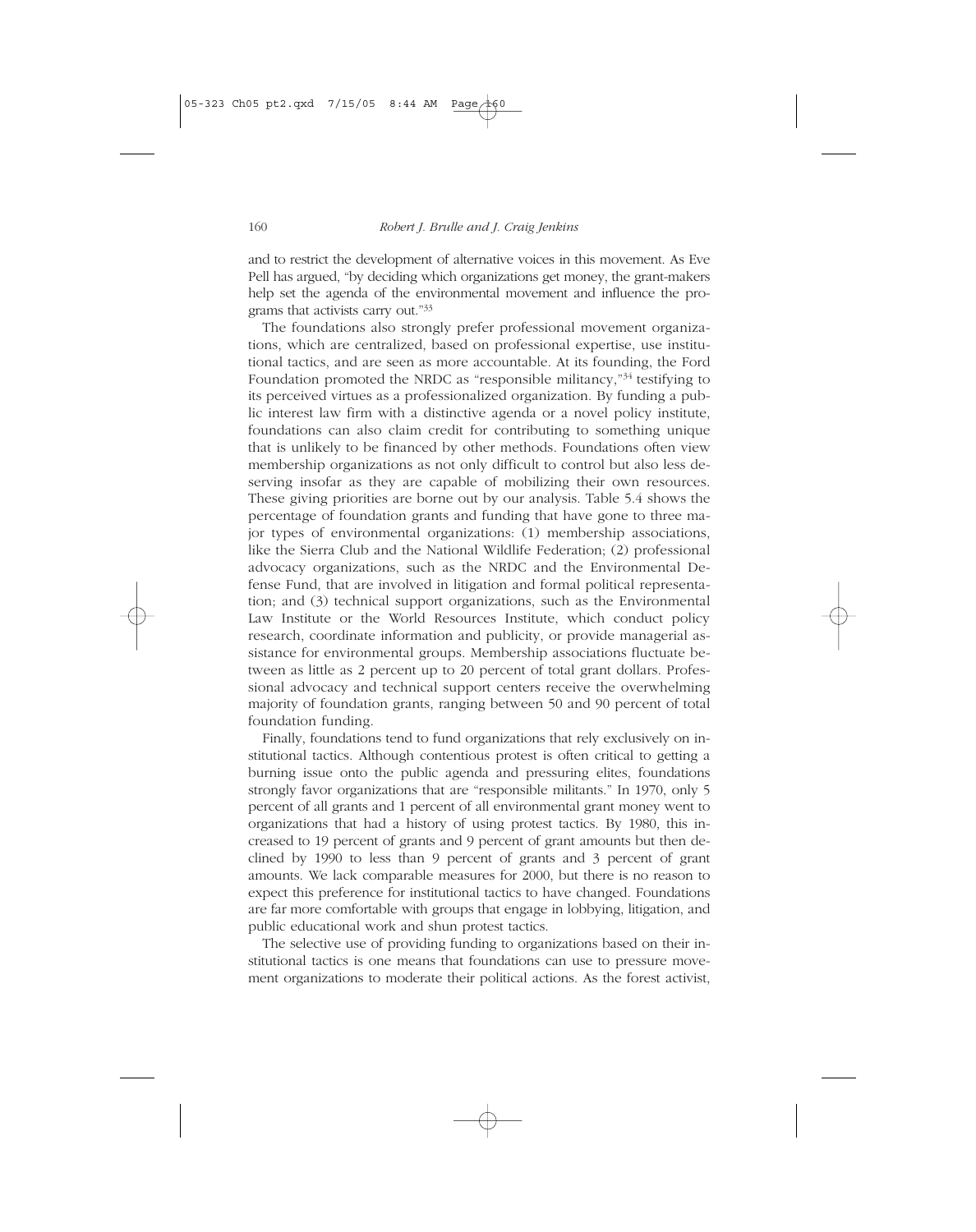| $\begin{array}{c}\n\bullet & \bullet & \bullet & \bullet\n\end{array}$ |  |
|------------------------------------------------------------------------|--|
| l                                                                      |  |
|                                                                        |  |
| i                                                                      |  |
| ֖֖֪ׅ֖֚֚֚֚֚֚֚֚֚֚֚֚֚֚֚֚֚֚֚֚֚֡֝֝֝֝֝֝֝֝֝֝֝֝֝                               |  |
| I                                                                      |  |

|                          |                                   |                                                           | $\overline{\phantom{a}}$          |                                   |                               |                                   |                                   |                                   |
|--------------------------|-----------------------------------|-----------------------------------------------------------|-----------------------------------|-----------------------------------|-------------------------------|-----------------------------------|-----------------------------------|-----------------------------------|
|                          |                                   | 1970                                                      |                                   | 1980                              |                               | 1990                              | 2000                              |                                   |
|                          | Percentage<br>Grants by<br>Amount | Percent of<br>Crants by<br>Number                         | Percent of<br>Grants by<br>Amount | Percent of<br>Grants by<br>Number | ercent of<br>Grants<br>Amount | Percent of<br>Grants by<br>Number | Percent of<br>Grants by<br>Amount | Percent of<br>Grants by<br>Number |
|                          |                                   |                                                           |                                   |                                   |                               |                                   |                                   |                                   |
| <b>Aembership</b>        | 1.9%                              |                                                           |                                   |                                   |                               |                                   |                                   |                                   |
| €<br>Professional Advoca | 81.1%<br>I7.0%                    | $\begin{array}{l} 10.0\% \\ 60.0\% \\ 30.0\% \end{array}$ | 16.3%<br>57.9%<br>25.8%           | 25.5%<br>43.8%<br>30.7%           | $\frac{11.9\%}{77.0\%}$       | $18.7\%$<br>64.92%<br>16.4%       | 19.6%<br>32.0%<br>18.0%           | 20.3%<br>37.1%<br>14.9%           |
| <b>Technical Support</b> |                                   |                                                           |                                   |                                   |                               |                                   |                                   |                                   |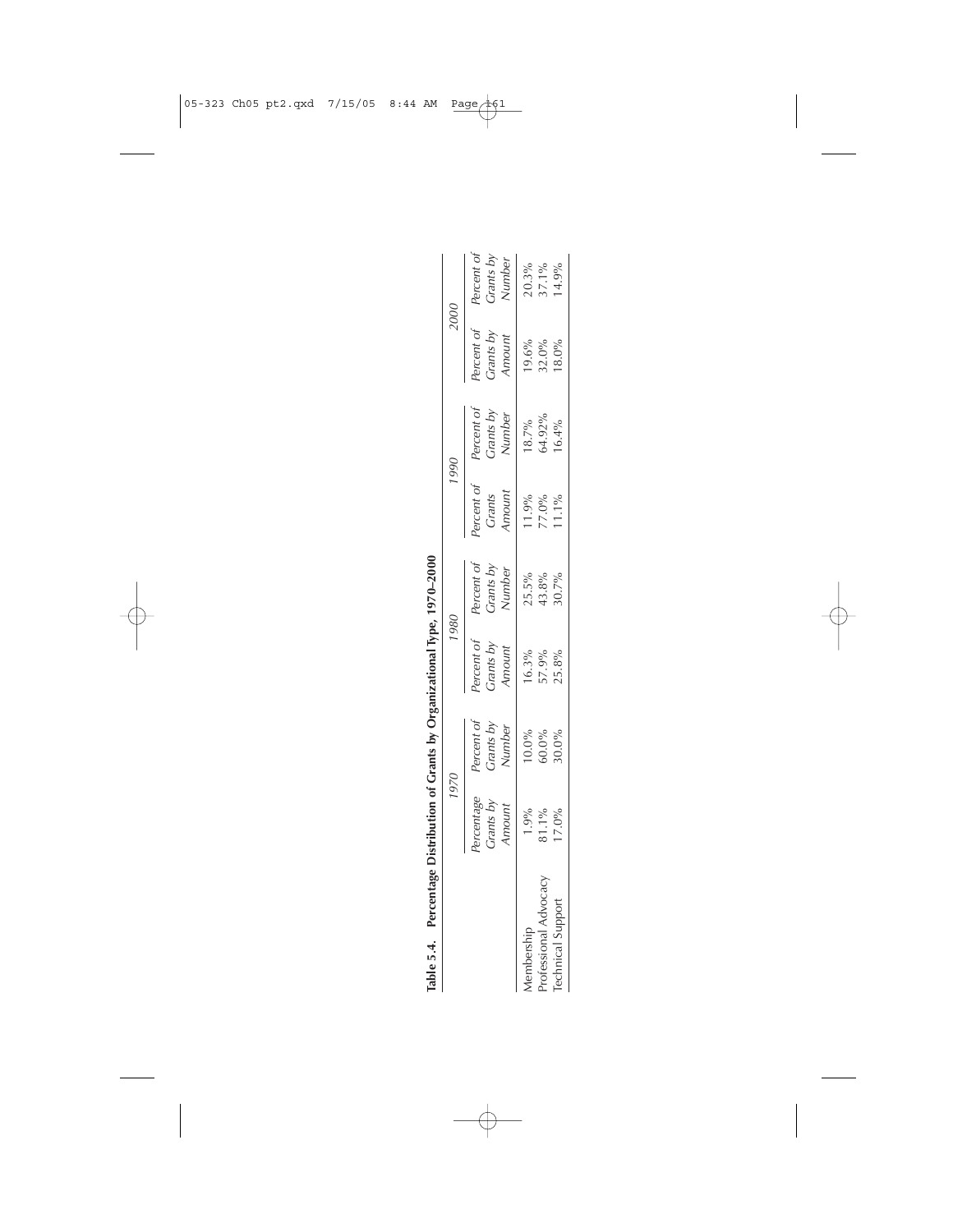Tim Hermack, stated: "Foundation money behind a compromise position tempts nonprofits to moderate their hardline stance or risk being left out of the coalition."35 One extreme example, which borders on co-optation, involved the NRDC and the Ford Foundation. In the early startup of the NRDC, the Ford Foundation pressured the organization to abandon an aggressive legal strategy of suing corporations, which resulted in the firing of several of the legal staff and the creation of a screening board controlled by the Ford Foundation for any lawsuits undertaken by the NRDC.<sup>36</sup>

What is the long-term impact of this foundation funding on the structure of the environmental movement? In terms of the number of environmental organizations, foundation support has promoted steady organizational growth. In 1970, foundation funding was almost entirely concentrated among four major environmental organizations: the Environmental Defense Fund (EDF), which received 35 percent of all foundation funding; the Natural Resources Defense Council (NRDC), which received 10 percent; Scientists Institute for Public Education, which received 15 percent; and the Sierra Club Legal Defense Fund, which garnered 5 percent. By 1980, funding had become slightly more dispersed, with the NRDC receiving only 11 percent, EDF receiving 8.3 percent, Scientists Institute for Public Education 3.1 percent, and the Sierra Club LDF only 2.1 percent. By 1990, however, foundation funding had become more concentrated, with the NRDC picking up 34.1 percent, EDF 8.3 percent, and the Friends of the Earth 7.1 percent. The greatest dispersion of funding occurred between 1990 and 2000. With more than a fivefold increase in funding over that decade, over 427 environmental organizations received foundation grants. The Nature Conservancy was the largest single recipient, receiving 9.8 percent of all funding, followed by the Audubon Society (4.5 percent), the World Wildlife Fund (4.0 percent), Conservation International Foundation (3.4 percent), the Wildlife Conservation Society (3.2 percent), EDF (3.1 percent), and a host of other organizations.

As this analysis shows, the growth of foundation funding has allowed for the continued funding for the traditional recipient organizations, such as NRDC and EDF, while at the same time allowing for the growth of a number of other environmental organizations. Despite this apparent diversification, the distribution of funding continues to follow ideological lines, with organizations in the mainstream discourses and with professionalized structures continuing to receive almost all of the funding. This relationship has been verified through other analyses of the overall funding sources of environmental organizations.<sup>37</sup> Mainstream and conventional environmental organizations that use the moderate discourses of conservation, preservation, and environmentalism receive much larger and more numerous grants while, at the same time, the set of environmental funders is steadily growing.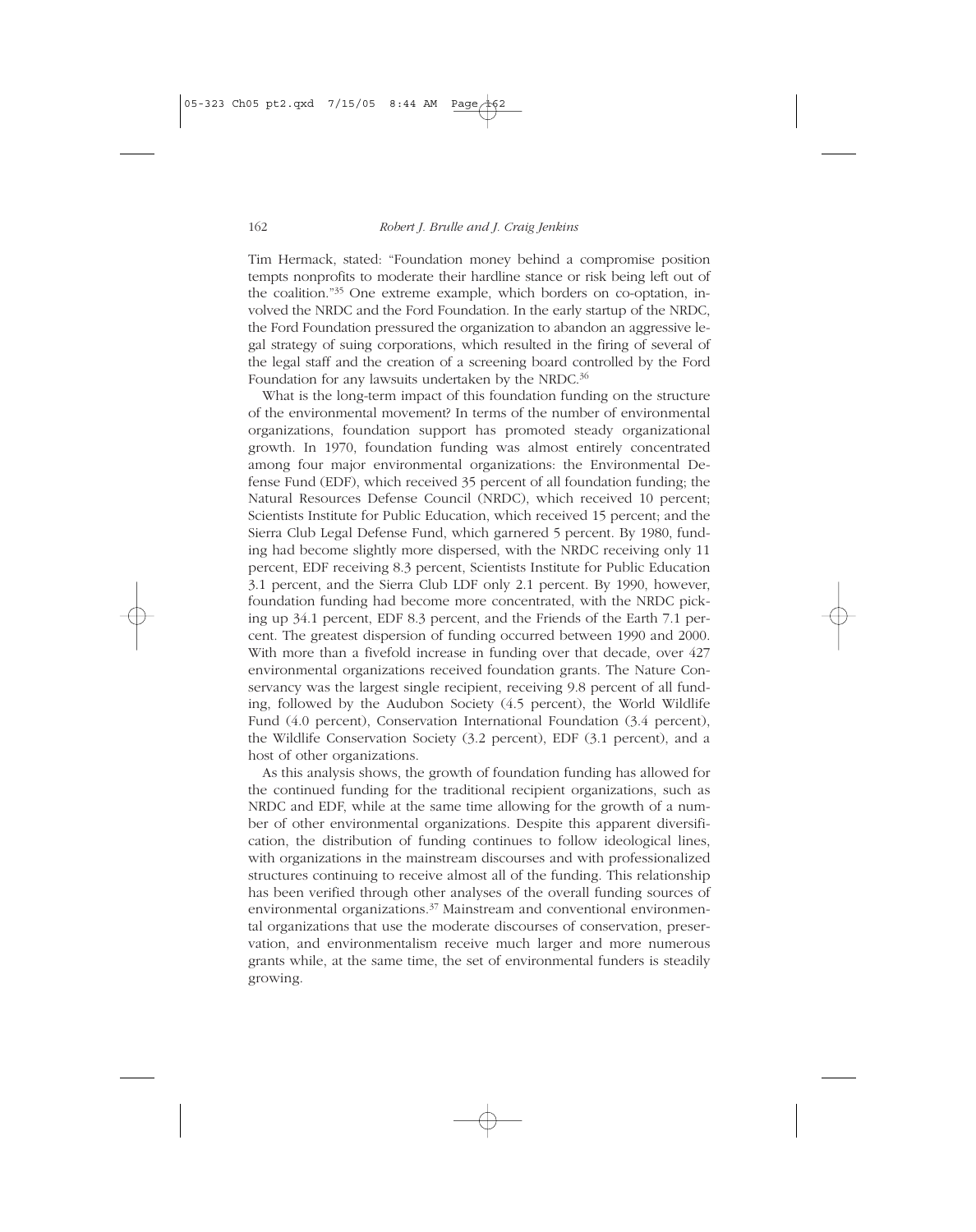#### FOUNDATION AGENDAS AND ENVIRONMENTAL FUNDING

Although the overall impact of foundation funding has been conservative, some foundations have funded radical discourses, membership groups, and militant activities. To understand why this occurs, we need to look further at the structure of foundations. In general, foundations are the products of surplus wealth, that is, of accumulated capital that is not needed for normal living or business investment. This surplus wealth is to be used to fund appropriate projects to realize a specific definition of the "public good," which is given an institutionalized definition through the creation of a permanent bequest. Because the definition of the "public good" is based in the specific definition of the bequest, many argue that institutional philanthropy is based on the interests of the wealthy, and thus it is a vehicle of class domination.<sup>38</sup> Others emphasize the importance of expertise and institutional rules, including ideologies of political organization.39 According to the first, the most conservative foundations should be those with the strongest ties to large corporations and wealthy families. According to the second, the more institutionalized foundations should strongly favor organizations that are like themselves in terms of being professionalized and hierarchically organized.

To further our understanding of the dynamics of foundation funding, we examine the organization of the environmental funders. According to the first argument, the most politically conservative funding patterns should exist among foundations that are controlled by wealthy families and that have strong links to the power elite. According to the second argument, the largest and most institutionalized foundations should have a strong preference for funding rationalized organizations. To tap these explanations, we examine six types of foundations: (1) family foundations in which the donor and/or family members control the board and therefore guide grant-giving; (2) institutional foundations in which the donor and family are not present and the board is dominated by corporate leaders, politicians, and social notables; (3) corporate foundations; (4) community foundations, which pool donations from numerous wealthy donors within a metropolitan community; (5) public charities, which accept donations from a broad cross section of the public; and (6) alternative foundations, which include representatives of the movement community on their boards, thereby attempting to reduce the power disparity between donor and donee within the grant-giving process.<sup>40</sup> The first four should have more conservative giving patterns. Family foundations will be somewhat heterogeneous insofar they respond to the views of wealthy donors and family members, some of whom have adopted particular "causes" as their focus. Corporate foundations should favor projects that fit company public relations needs.<sup>41</sup> Given the influence of the professional staff in institutional foundations, they should favor professional movement organizations. Public charities and alternative foundations should be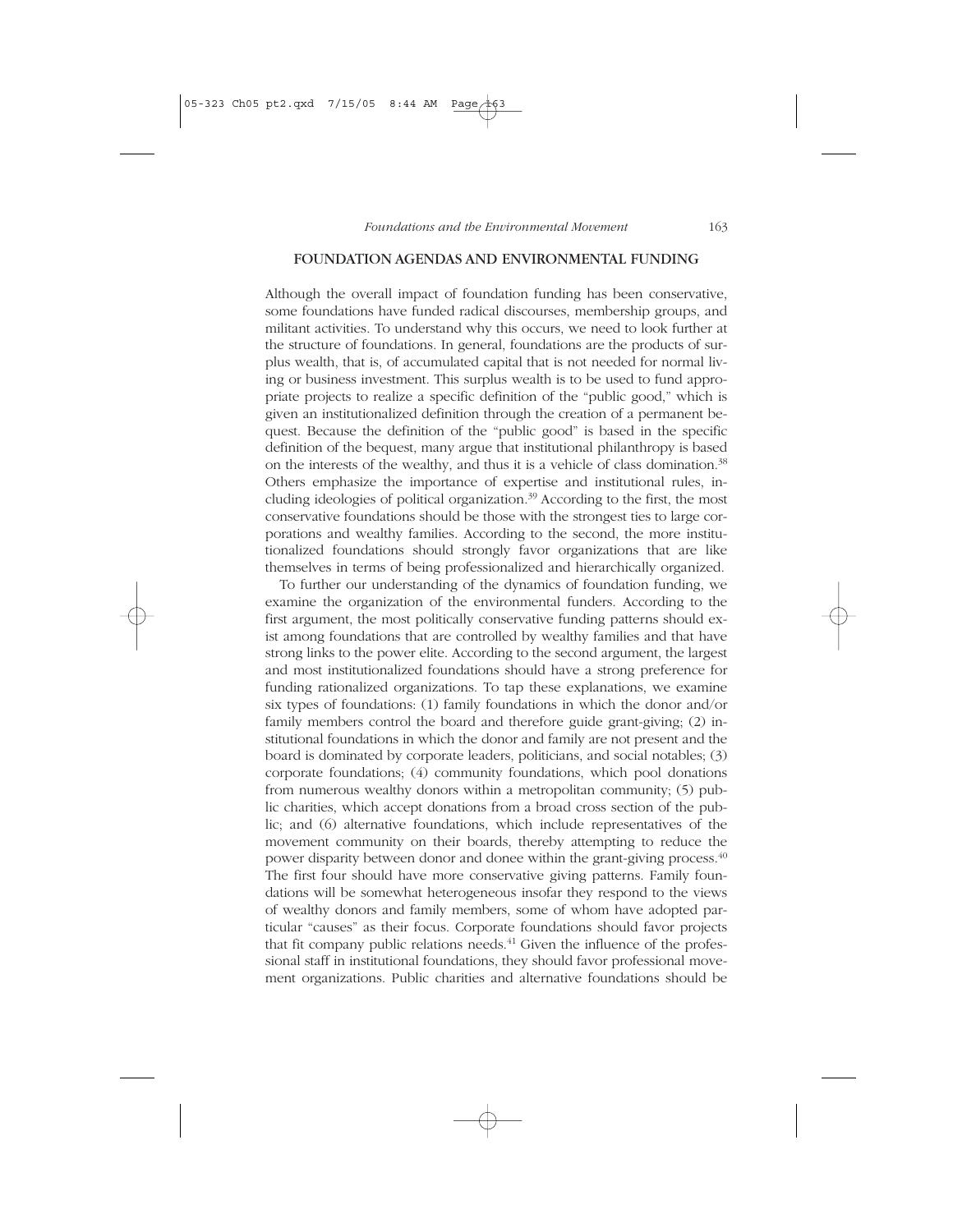the most innovative and willing to take risks by funding a wider variety of projects and activities.

We first look at the relative importance of these types of foundations in environmental grant-giving. Table 5.5 shows that institutional foundations were initially the most important in terms of total grants while family foundations gave more numerous grants. By 1980, the family foundations became more predominant and, by 1990, the public charities and alternative foundations more important. Table 5.6 examines the priorities of these foundations in terms of grant dollars going to environmental discourses in 2000. The alternative foundations are the only significant funders of the more radical discourses, investing almost three-fourths of their money in the environmental justice and deep ecology movements while all the other foundations invest almost exclusively in the moderate discourses. The public charities are somewhat more supportive of radical discourse. Institutional foundations are especially supportive of preservationism and liberal environmentalism, which reflects their commitment to a professionalized strategy. Corporate foundations, which constitute less than 1 percent of funding for environmental advocacy (Table 5.5), are reluctant to give to the environmental movement. In 2000, only one corporate foundation—Ben & Jerry's Foundation—gave to the environment. Its six grants went to multiple discourses. In other work, we have found that corporate foundations favor preservationism, which allows them to gain favorable publicity within the local community for setting aside nature reserves and may indirectly benefit their local business operations. Overall, the major division is between the handful of small alternative foundations and public charities that fund radical environmentalism and the rest of the foundation community, which supports moderate environmentalism.

What impact does this funding have on the organizational structures of environmental organizations? Foundations base their funding primarily on their discursive frame and tend to be less likely to prioritize in terms of the organizational structures they are supporting. Nonetheless, this is a critical issue with regard to the development of the environmental movement and the impact of foundation funding. Table 5.7 shows the distribution of year 2000 grant dollars to environmental organizations based on their organizational structure. All foundations favor professionalized advocacy, making it their largest or next-largest category. Family foundations are the most conservative, investing almost half of their resources on professional advocacy and technical support centers. Institutional foundations, a mainstay of technical support centers, are a way to rationalize support for a wide variety of environmental groups. Corporate foundations' apparently strong support of membership associations stems largely from the contributions of Ben and Jerry's Corporate Foundation. Because we were unable to classify the numerous small grants of the public charities and alternative foundations, we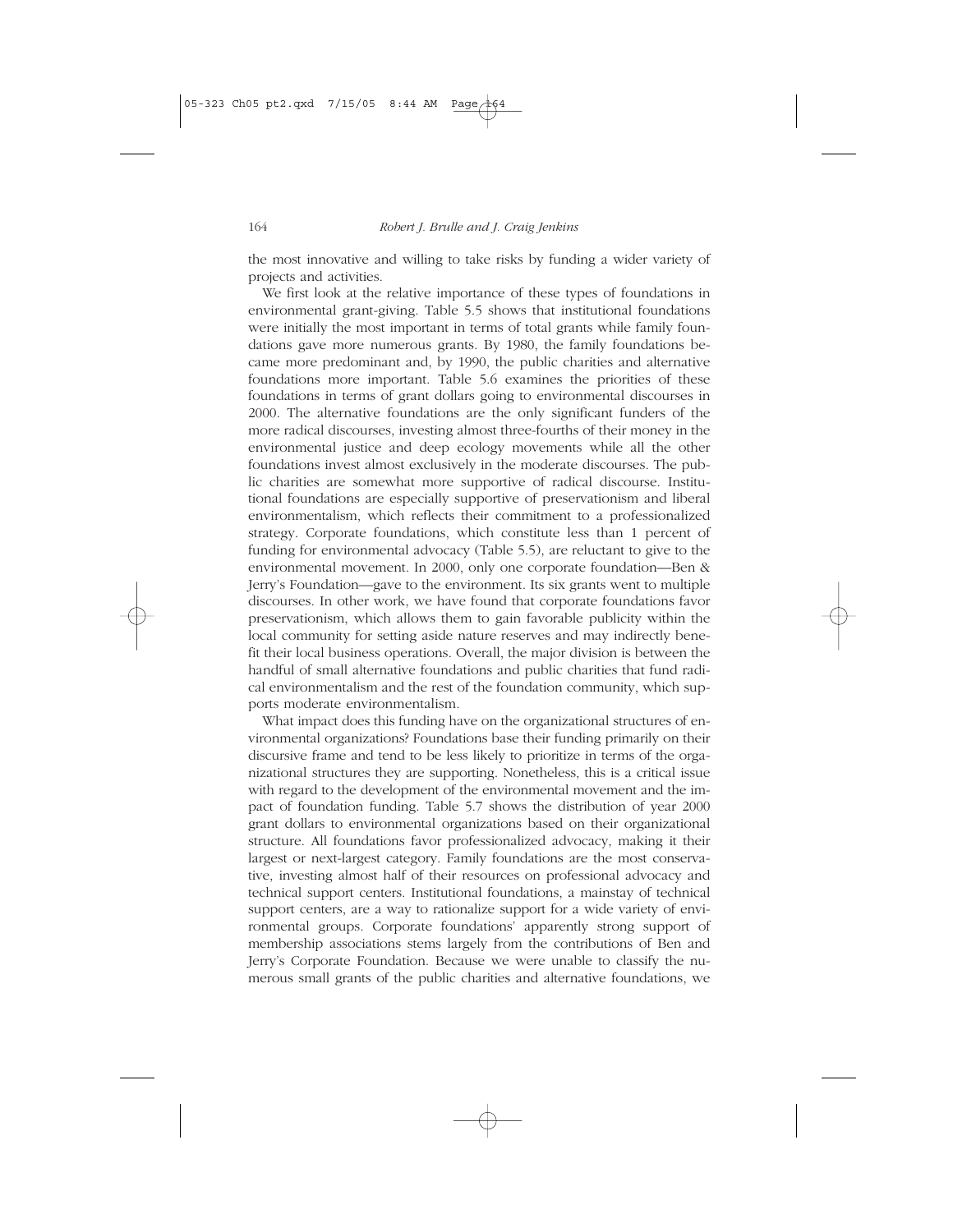| Table 5.5. Distribution of Grants by Type of Foundation, 1970-2000 |                                                     |                                                                             |                                                                          |                                                                                    |                                                                      |                                                                          |                                            |                                                                           |
|--------------------------------------------------------------------|-----------------------------------------------------|-----------------------------------------------------------------------------|--------------------------------------------------------------------------|------------------------------------------------------------------------------------|----------------------------------------------------------------------|--------------------------------------------------------------------------|--------------------------------------------|---------------------------------------------------------------------------|
|                                                                    |                                                     | 1970                                                                        | 1980                                                                     |                                                                                    |                                                                      |                                                                          | 000                                        |                                                                           |
|                                                                    | ercentage<br>Grants by<br>Amount                    | Percent of<br>Grant by<br>Number                                            | Percent of<br>Grants by<br>Amount                                        | Percent of<br>Grant by<br>Number                                                   | ercent of<br>Amount<br>Grants                                        | Percent oi<br>Grant by<br>Number                                         | Percent of<br>Grants by<br>Amount          | Percent of<br>Grant by<br>Number                                          |
| -amily Foundations                                                 |                                                     |                                                                             |                                                                          |                                                                                    |                                                                      |                                                                          |                                            |                                                                           |
| Institutional Foundations                                          | $9.3\%$<br>$9.5\%$<br>$0.0\%$<br>$0.0\%$<br>$0.0\%$ | $\begin{array}{l} 50.0\% \\ 30.0\% \\ 10.0\% \\ 0.0\% \\ 0.0\% \end{array}$ | $33.0%$<br>$10.1%$<br>$10.0%$<br>$10.0%$<br>$10.0%$<br>$10.0%$<br>$1.8%$ | $\begin{array}{l} 51.5\% \\ 6.3\% \\ 0.0\% \\ 2.6\% \\ 8.9\% \\ 0.8\% \end{array}$ | $66.8%$<br>$18.1%$<br>$0.4%$<br>$4.9%$<br>$8.9%$<br>$4.4%$<br>$8.9%$ | $62.1\%$<br>$7.5\%$<br>$7.4\%$<br>$7.7\%$<br>$7.7\%$<br>$12.9\%$<br>5.4% | $82.0%\n72.6%\n82.4%\n73.9%\n74.9%\n75.0%$ | $\begin{array}{l} 34.1\% \\ 6.6\% \\ 0.8\% \\ 2.5\% \\ 1.1\% \end{array}$ |
|                                                                    |                                                     |                                                                             |                                                                          |                                                                                    |                                                                      |                                                                          |                                            |                                                                           |
| tions<br>Corporate Foundations<br>Community Foundation             |                                                     |                                                                             |                                                                          |                                                                                    |                                                                      |                                                                          |                                            |                                                                           |
| Public Charities                                                   |                                                     |                                                                             |                                                                          |                                                                                    |                                                                      |                                                                          |                                            |                                                                           |
| Alternative Foundations                                            |                                                     |                                                                             |                                                                          |                                                                                    |                                                                      |                                                                          |                                            |                                                                           |

| $1070 - 200$                     |
|----------------------------------|
|                                  |
| by Type                          |
|                                  |
|                                  |
| ;<br>מריש ו                      |
|                                  |
|                                  |
| $\frac{1}{2}$<br>י<br>י<br>Table |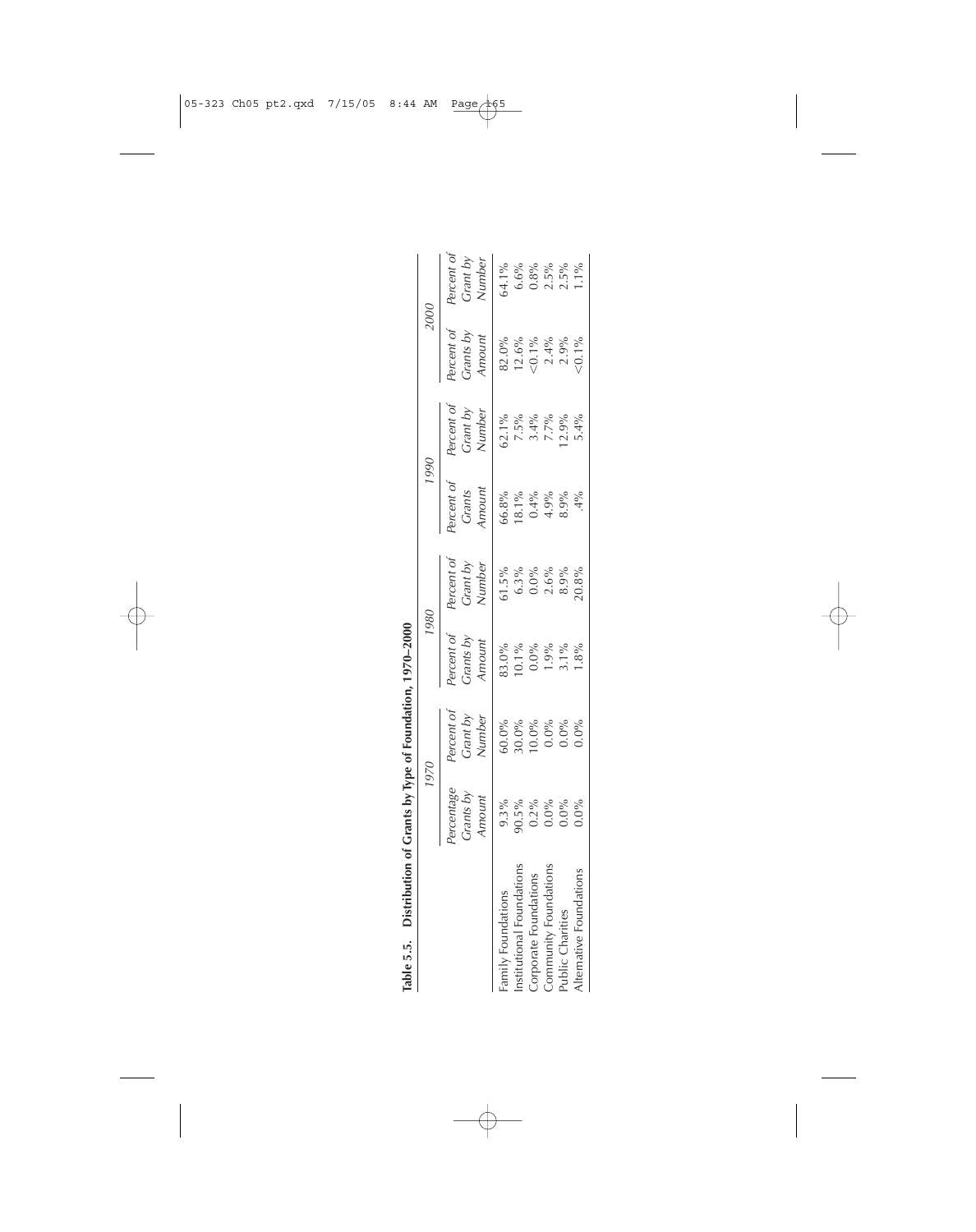|                          | Wildlife |                                      |         | Liberal          | Environmental | Deep    |             |         |                          |
|--------------------------|----------|--------------------------------------|---------|------------------|---------------|---------|-------------|---------|--------------------------|
|                          |          | Management Conservation Preservation |         | Environmentalism | Justice       | Ecology | Ecofeminism |         | Ecotheology Undetermined |
| Family                   |          |                                      |         |                  |               |         |             |         |                          |
| Foundations              | 5.6%     | 14.1%                                | 37.7%   | 25.1%            | $1.2\%$       | 1.0%    | $0.1\%$     | 0.8%    | 14.3%                    |
| Institutional            |          |                                      |         |                  |               |         |             |         |                          |
| Foundations              | 3.9%     | 3.9%                                 | 49.3%   | 35.4%            | 1.4%          | 1.6%    | 0.6%        | 0.0%    | 4.4%                     |
|                          |          |                                      |         |                  |               |         |             |         |                          |
| Corporate<br>Foundations | $0.0\%$  | $0.0\%$                              | 47.4%   | 0.0%             | 26.3%         | 26.3%   | $0.0\%$     | $0.0\%$ | $0.0\%$                  |
| Community                |          |                                      |         |                  |               |         |             |         |                          |
| Foundations              | $0.0\%$  | 3.4%                                 | 19.2%   | 68.2%            | $0.0\%$       | $0.0\%$ | 1.5%        | 0.0%    | 7.9%                     |
| Public                   |          |                                      |         |                  |               |         |             |         |                          |
| Charities                | 0.0%     | 4.1%                                 | 29.4%   | 37.9%            | 8.4%          | 4.8%    | $0.0\%$     | $0.1\%$ | 15.5%                    |
| Alternative              |          |                                      |         |                  |               |         |             |         |                          |
| Foundations              | $1\%$    | $0.0\%$                              | $9.2\%$ | 12.2%            | 38.9%         | 36.6%   | 0.0%        | 0.0%    | 0.0%                     |

 $\overline{\phantom{a}}$ 

| I                              |   |
|--------------------------------|---|
|                                |   |
| ı                              | ١ |
| ŧ<br>ï<br>١                    |   |
| $\ddot{\phantom{a}}$<br>l<br>į |   |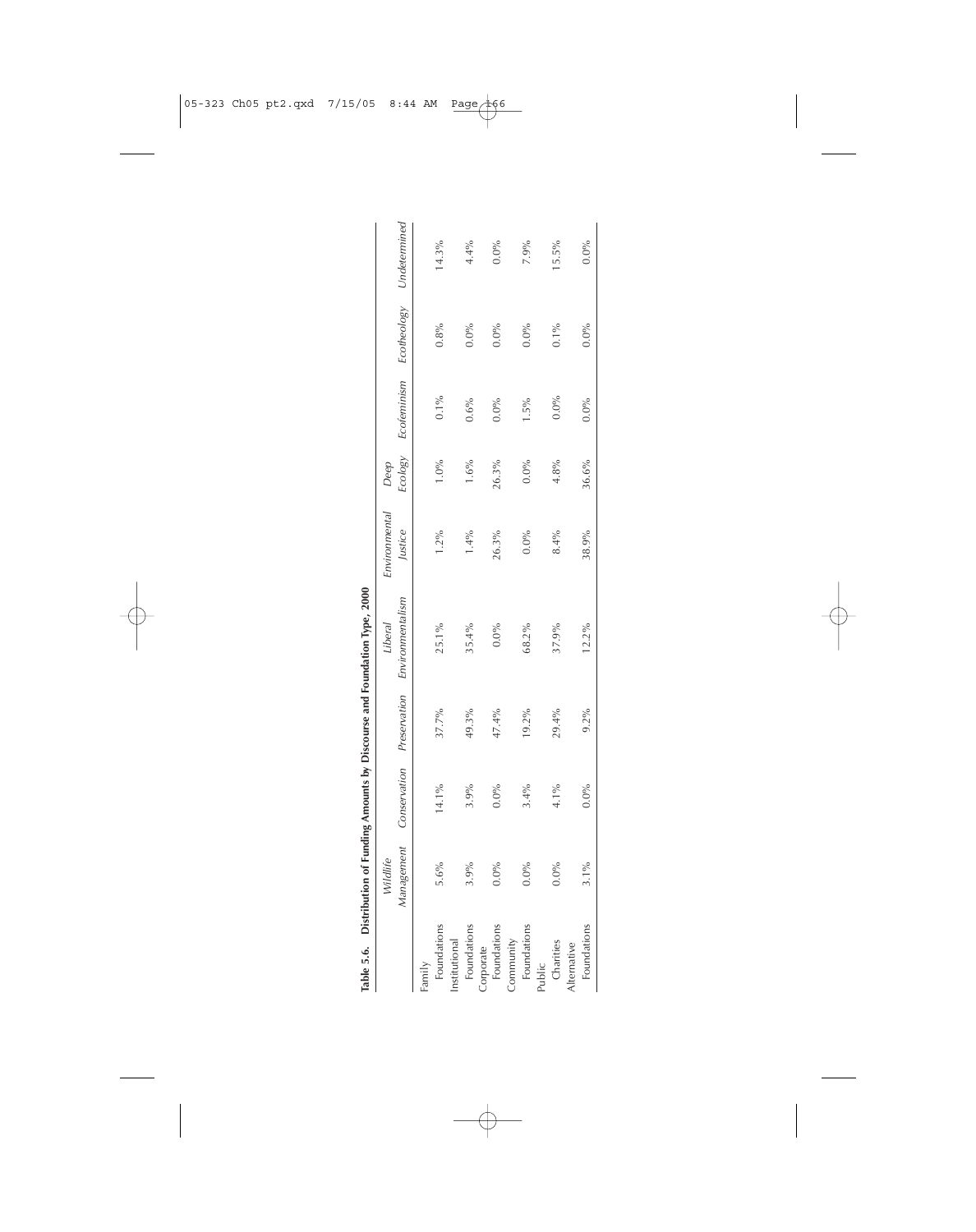| Organization type, 2000 |                                   |                          |                                |                       |              |
|-------------------------|-----------------------------------|--------------------------|--------------------------------|-----------------------|--------------|
|                         | Membership<br><b>Associations</b> | Professional<br>Advocacy | <b>Technical</b><br>Assistance | Land<br><b>Trusts</b> | Undetermined |
| Family                  |                                   |                          |                                |                       |              |
| <b>Foundations</b>      | $17.7\%$                          | 32.3%                    | 17.8%                          | 13.8%                 | 18.4%        |
| Institutional           |                                   |                          |                                |                       |              |
| <b>Foundations</b>      | $30.2\%$                          | 26.6%                    | $22.2\%$                       | 14.8%                 | $6.0\%$      |
| Corporate               |                                   |                          |                                |                       |              |
| <b>Foundations</b>      | 53.9%                             | $46.1\%$                 | $0.0\%$                        | $0.0\%$               | $0.0\%$      |
| Community               |                                   |                          |                                |                       |              |
| <b>Foundations</b>      | 28.5%                             | 39.4%                    | $12.3\%$                       | $10.5\%$              | $9.3\%$      |
| <b>Public Charities</b> | 17.6%                             | $41.0\%$                 | $11.1\%$                       | 3.8%                  | 26.5%        |
| Alternative             |                                   |                          |                                |                       |              |
| <b>Foundations</b>      | 15.3%                             | 21.4%                    | $0.0\%$                        | $0.0\%$               | 64.4%        |

**Table 5.7. Distribution of Funding Amounts by Foundation Type and Recipient Organization Type, 2000**

may be underestimating their contributions to membership organizations, but they do not appear to be particularly distinctive on this aspect.

#### **CONCLUSION**

The overwhelming majority of foundation funding to the environmental movement goes to the moderate organizations that use the traditional discourses of conservation, preservation, and mainstream liberal environmentalism. Most are professional movement organizations with at most a "paper" membership of direct mail contributors who lack participatory mechanisms. The role of the so-called members is to be donors, not participants who actively guide organization programs and activities. Decision making is concentrated in the hands of the staff and board, who are largely self-selecting and autonomous from member control. Although the total pool of environmental funding has grown rapidly almost fivefold per decade since the 1970s, it has been concentrated on a relatively small number of large movement organizations involved in political advocacy work. It thus bypasses some of the most vital and innovative sectors of the environmental movement. Instead of investing in the environmental justice, deep ecology, ecofeminist, and ecotheological wings of the movement, foundations have focused their efforts on the environmental mainstream, making them more prominent and visible in the movement. The alternative foundations and public charities are the only foundations that significantly fund the more radical environmental discourses.

The impact of this funding has been to channel the environmental movement into more moderate discourses and conventional forms of action.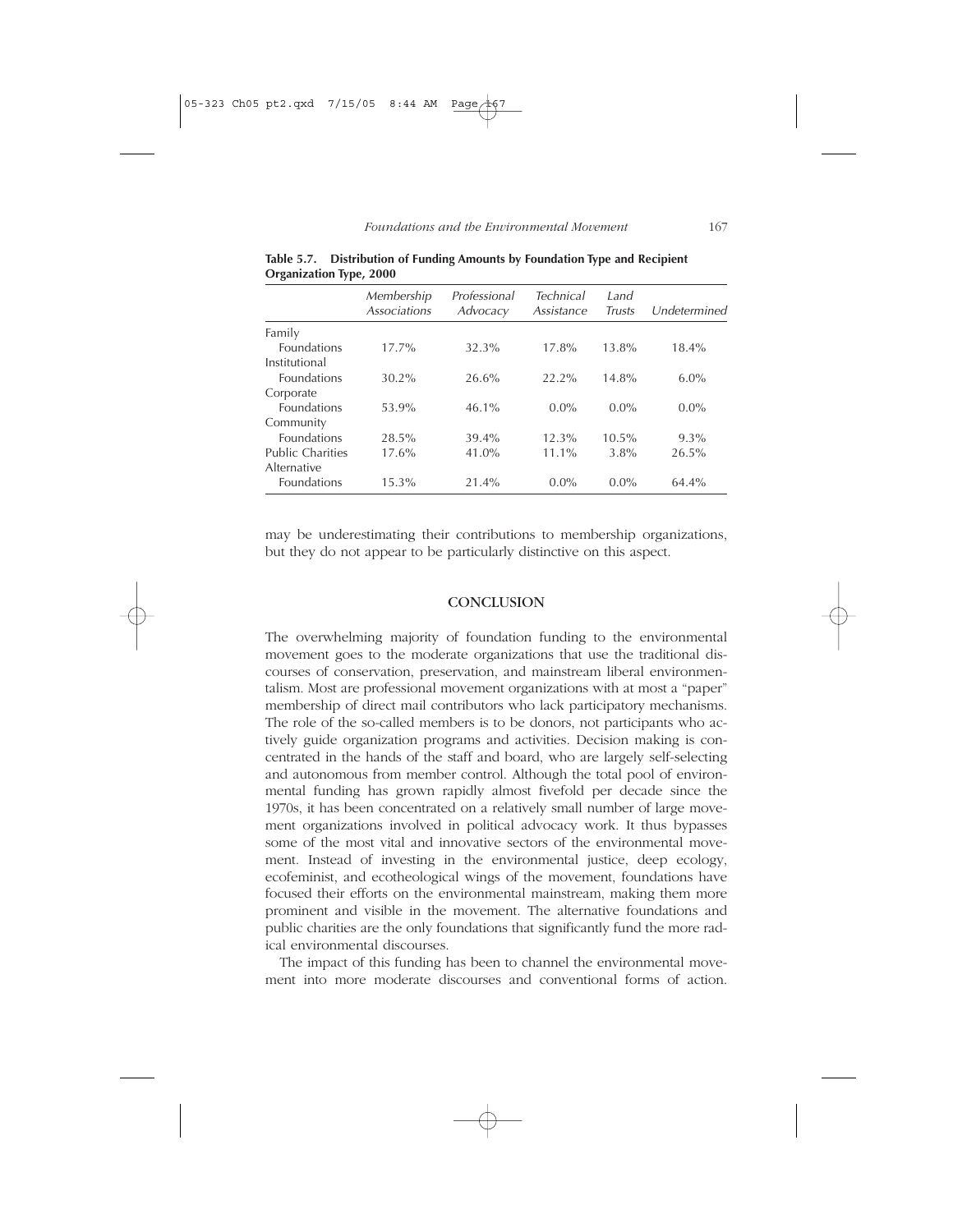While there are notable cases of foundations attempting to directly control movement activities, the general pattern is a more indirect process of creating incentives for specific discourses, styles of organization, and tactics, thereby drawing the movement into the institutional system. Little of this environmental funding goes to participatory membership associations, meaning that instead of being governed by citizens, the environmental movement has become increasingly controlled by foundations that represent large corporate wealth and rationalized power in the American political economy. This serves to systematically limit the range of viewpoints represented in the public arena and to restrict the participation of citizens in their own governance.

The creation of movement organizations without a participatory base of citizens has major implications for the viability of social movements to act to create and maintain a democratic civil society, as well as for the ability of the environmental movement to foster the creation of an ecologically sustainable society. The ability of social movements to act as catalysts for the formation of effective political change depends on social movement organizations being based in the free and open discussion of citizens and not being controlled by the logic of either capital accumulation or the administrative state.<sup>42</sup> However, if these social movement organizations are not authentic community representatives or if they are controlled by external organizations, such as the government or philanthropic foundations, this can restrict the flow of communication from citizens to the public sphere.

One hopeful sign is the emergence of alternative foundations that seek to engender a mutual dialogue between the foundation and recipient organization. The emergence of this different form of relationship between environmental organizations and foundations represents an important innovation that can enhance the ability of citizens to organize and participate in their own governance. One important recent result is a small increase in funding for membership-based organizations. These alternative foundations are also able to encourage the larger family and institutional foundations to fund innovative projects that rest on membership participation and democratic governance. The vitality of civil society is ultimately based on the creation of participatory and democratic movement organizations. By bringing representatives of the recipient movements into the grant-giving process, these alternative foundations have created a model for innovative grant-giving. To foster the development of more participatory and democratic types of organizations, foundations need to significantly alter the role they play in their relationship with movement organizations. They need to be more willing to fund membership associations that represent a wide array of environmental discourses. In addition, the internal governance structure of the recipient organization needs to be a criterion for foundation funding. Instead of favoring professionalized organizations because they are seen as more "responsible," foundations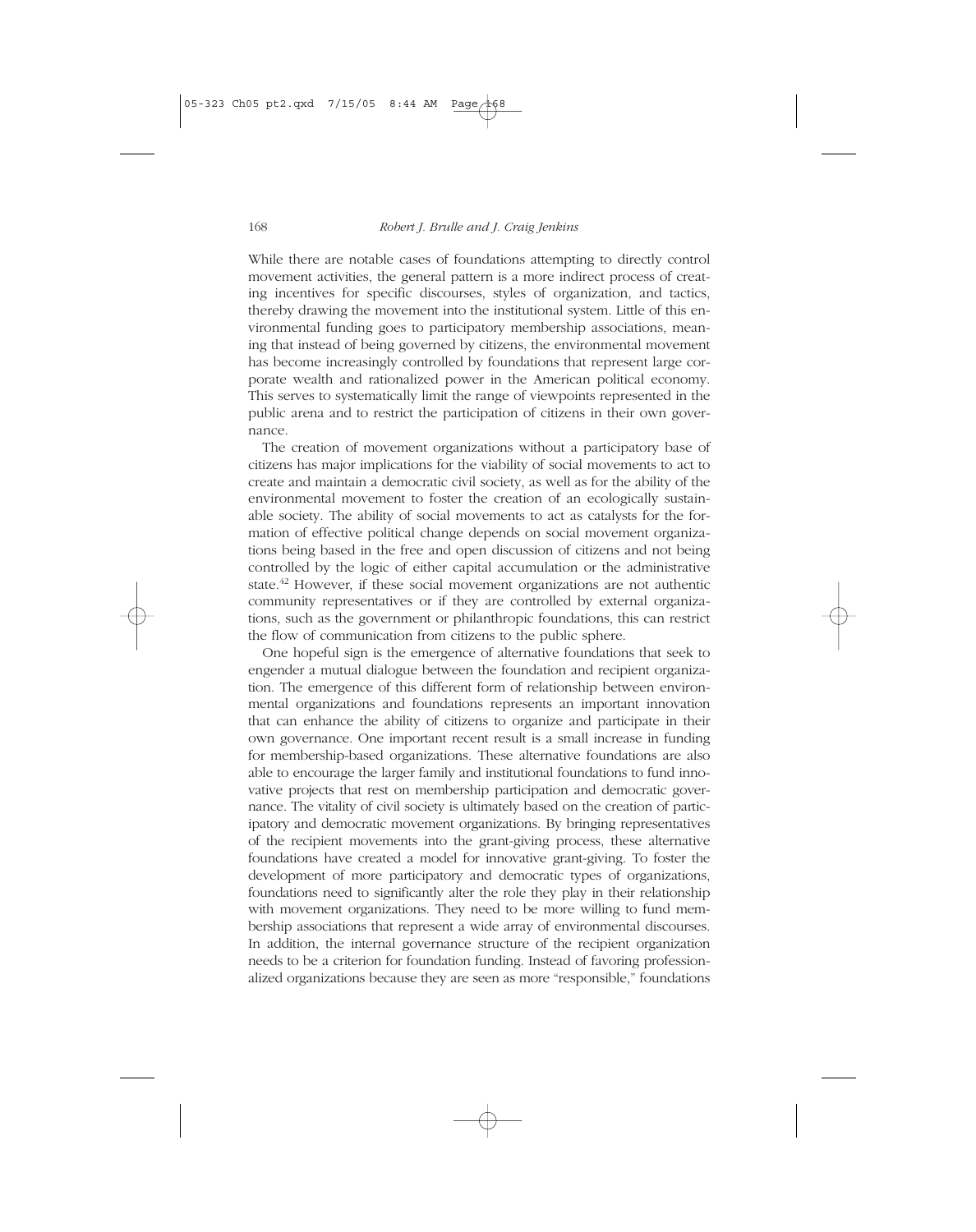05-323 Ch05 pt2.qxd 7/15/05 8:44 AM

#### *Foundations and the Environmental Movement* 169

need to take into account the participatory and democratic structure of recipients. They also need to be willing to experiment with funding groups with less conventional discourse and tactics.

Historically the rationale legalizing the existence of institutionalized philanthropy was the idea of "risk capital" giving. Early twentieth century proponents of institutional philanthropy promoted the idea of permanent endowments as a way of providing greater rationality and consistency to philanthropic giving. Foundations were seen as a more scientific and rationalized method for funding social innovation and avoiding the limitations of traditional charity that addressed only symptoms rather than underlying causes.43 However, our evidence suggests that most contemporary foundation support for environmentalism is quite conventional and entails little social or political risk. Most funding goes to professional advocacy and technical support that strengthens mainstream environmental discourse. A significant share of environmental philanthropy is self-serving in the sense of subsidizing corporate public relations. By broadening their horizons and adapting some of the lessons from the alternative foundations, foundations could contribute to a stronger membership-directed environmental movement that would be more influential and responsive to general citizens' concerns.

#### **NOTES**

1. EGA, Transcript of the Environmental Grantmakers Association–1992 (New York: Environmental Grantmakers Association, 1992).

2. William G. Wing, *Philanthropy and the Environment* (Washington, D.C.: Conservation Foundation, 1973) 47–51.

3. Foundation Center, *Foundation Giving Trends* (New York: Foundation Center Press, 2001).

4. Benjamin Barber, *Strong Democracy* (Berkeley: University of California Press, 1984).

5. Jürgen Habermas, "A Reply," in *Communicative Action: Essays on Jürgen Habermas's Theory of Communicative Action,* ed. Axel Honneth and Joas Hans (Cambridge, Mass.: MIT Press, 1991); Jürgen Habermas, *On the Pragmatics of Communication* (Cambridge, Mass.: MIT Press, 1998); Jean Cohen and A. Arato, "Politics and the Reconstruction of the Concept of Civil Society," in *Cultural-Political Interventions in the Unfinished Project of Enlightenment,* ed. Axel Honneth, Thomas Mc-Carthy, Claus Offe, and A. Wellemer (Cambridge, Mass.: MIT Press, 1992).

6. Waldermar Nielson, *The Big Foundation* (New York: Columbia University Press, 1972); Joan Roelofs, "Foundation Influence on Supreme Court Decision-Making," *Telos* 62 (1983): 59–87; Craig J. Jenkins, "Social Movement Philanthropy and American Democracy," in *Philanthropy Giving: Studies in Varieties and Goals,* vol. 3*,* ed. Richard Magat (New York: Oxford University Press, 1989), 292–314; Craig J. Jenkins, "Social Movement Philanthropy and the Growth of Nonprofit Political Advocacy: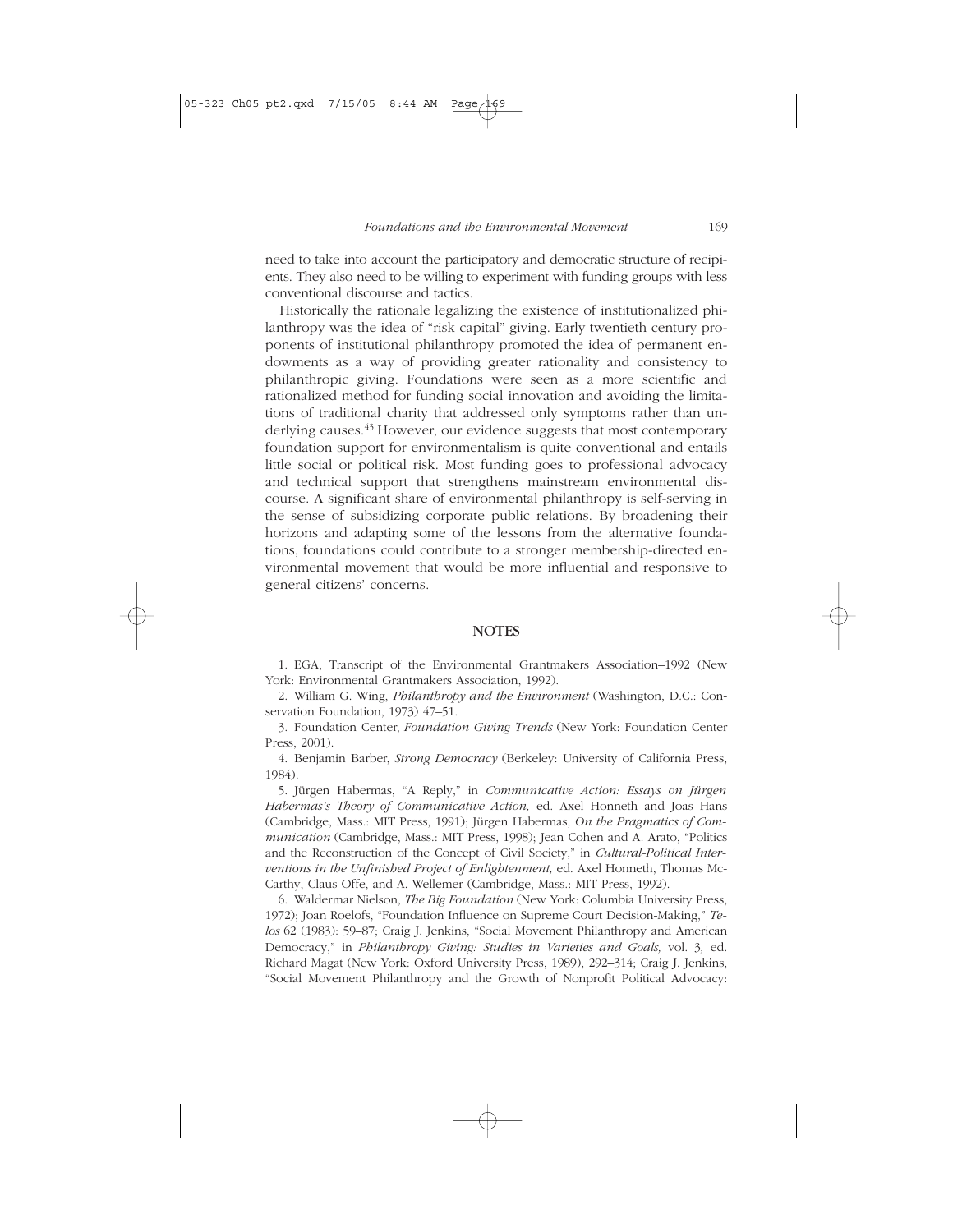Scope, Legitimacy, and Impact," *Nonprofit Advocacy and the Policy Process: II* (Washington, D.C.: Urban Institute, 2001); and Susan Ostrander, *Money for Change: Social Movement Philanthropy at Haymarket People's Fund* (Philadelphia: Temple University Press, 1995).

7. Robert P. Putnam, *Bowling Alone: Civic Disengagement in America* (New York: Simon & Schuster, 2000); M. P. Fiorina and Theda Skocpol, *Civic Engagement in American Democracy* (Washington, D.C.: Brookings Institution Press, 1999); Theda Skocpol, "Advocates without Members: The Recent Transformation of American Civic Life," in *Civil Engagement in American Democracy,* ed. M. P. Fiorina and Theda Skocpol (Washington, D.C.: Brookings Institution Press, 1999), 499; B. A. Loomis and A. J. Cigler, "The Changing Nature of Interest Group Politics," in *Interest Group Politics,* ed. A. J. Cigler and B. A. Loomis (Washington, D.C.: Congressional Quarterly Press, 1998), 1–33; and Robert Brulle, *Agency, Democracy, and the Environment: An Examination of U.S. Environmental Organizations from the Perspective of Critical Theory* (Cambridge, Mass.: MIT Press, 2000).

8. Mayer N. Zald and John D. McCarthy, *Social Movements in an Organizational Society* (New Brunswick, N.J.: Transaction Books, 1987).

9. Michael T. Hayes, "The New Group Universe," in Cigler and Loomis, *Interest Group Politics.*

10. Grant Jordan and William A. Maloney, *The Protest Business? Mobilizing Campaign Groups* (New York: St. Martin's Press, 1997).

11. Cigler and Loomis, *Interest Group Politics*.

12. Brulle, *Agency, Democracy, and the Environment*, 64–73, 254.

13. Jack L. Walker, *Mobilizing Interest Groups in America: Patrons, Professions, and Social Movements* (Ann Arbor: University of Michigan Press, 1991).

14. Brulle, *Agency, Democracy, and the Environment.*

15. Elizabeth Boris and Jeff Kreheley, "Civic Participation and Advocacy," in *The State of Nonprofit America,* ed. Lester M. Salomon (Washington, D.C.: Brookings Institution Press, 2002).

16. Mark Dowie, *Losing Ground* (Cambridge, Mass.: MIT Press, 1995), 50.

17. Joan Roelofs, "Do Foundations Set the Agenda? From Social Protest to Social Service," unpublished paper, Keene College, Keene, N.J., 1986.

18. Brulle, *Agency, Democracy, and the Environment*.

19. J. Craig Jenkins and Craig Eckert, "Channeling Black Insurgency: Elite Patronage and the Development of the Civil Rights Movement," *American Sociological Review* 51 (1986): 812–30.

20. Herbert Haines, *Black Radicals and the Civil Rights Mainstream 1954–1970* (Knoxville: University of Tennessee Press, 1988).

21. Skocpol, "Advocates without Members," 462.

22. John Adams, "Responsible Militancy: The Anatomy of a Public Interest Law Firm," *Record of the Association of the City of New York* 29 (1971): 631–45.

23. Marshall Robinson, "The Ford Foundation: Sowing the Seeds of a Revolution," *Environment* 35 (April 1993): 39.

24. Walker, "Mobilizing Interest Groups."

25. Jack Walker, "The Origins and Maintenance of Interest Groups in America," *American Political Science Review* 77 (1983): 390–406; and Alexander Cockburn and J. St. Clair, "Death and Life for America's Greens," *The Nation*, December 14, 1994.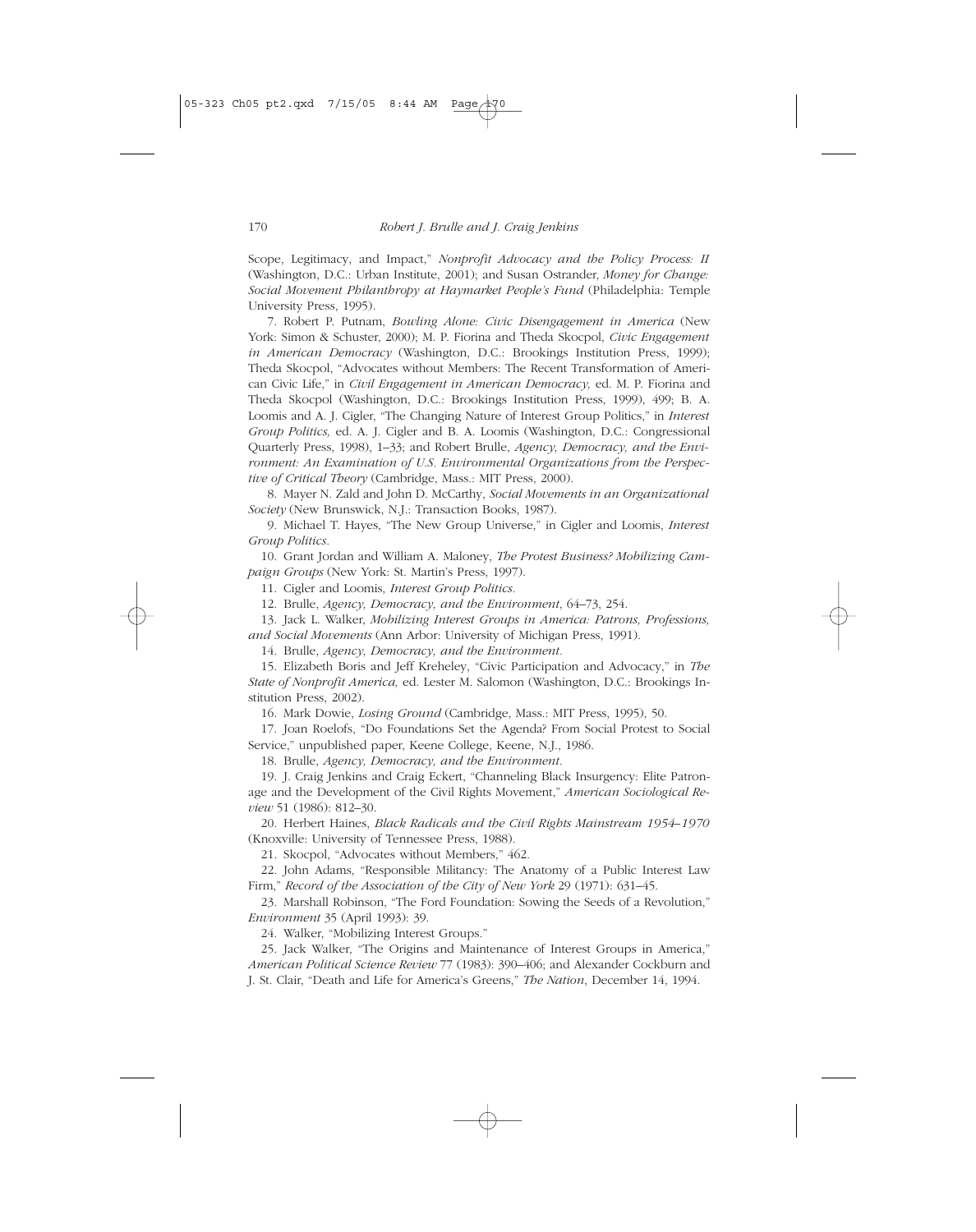26. Donald Snow, *Inside the Environmental Movement: Meeting the Leadership Challenge* (Washington, D.C.: Island Press, 1992), 64.

27. Snow, *Inside the Environmental Movement,* 63.

28. Brulle, *Agency, Democracy, and the Environment,* 251–53.

29. Brulle, *Agency, Democracy, and the Environment,* 255–56.

30. Snow, *Inside the Environmental Movement,* 64.

31. Snow, *Inside the Environmental Movement*, 89–90.

32. Mary A. C. Colwell, *Private Foundations and Public Policy: The Political Role of Philanthropy* (New York: Garland Publishing, 1993), 105.

33. Eve Pell, "Buying In," *Mother Jones Magazine* 25, April–May, 1990, 255.

34. Adams, "Responsible Militancy," 631–45.

35. Dowie, *Losing Ground,* 52.

36. Dowie, *Losing Ground,* 37–38.

37. Brulle, *Agency, Democracy, and the Environment;* and Robert J. Brulle and Beth Schaefer Canlglia, "Money for Nature: A Network Analysis of Foundations and U.S. Environmental Groups," unpublished paper presented at the American Sociological Association Meeting, Chicago, August 1999).

38. William G. Domhoff, *Who Rules America?* (Mountain View, Calif.: Mayfield Publishing, 1998); Colwell, *Private Foundations and Public Policy*.

39. Thomas Dye, *Who's Running America?* (Upper Saddle River, N.J.: Prentice-Hall, 2002); and Skocpol, "Advocates without Members."

40. Ostrander, *Money for Change*.

41. Jerome Himmelstein, *Looking Good and Doing Good: Corporate Philanthropy and Corporate Power* (Bloomington: University of Indiana Press, 1997).

42. Jürgen Habermas, *The Theory of Communicative Action,* vol. 2 (Cambridge, Mass.: MIT Press, 1987); and Brulle, *Agency, Democracy, and the Environment*, 64–68.

43. Andrew Carnegie, "The Gospel of Wealth," in *America's Voluntary Spirit,* ed. Brian O'Connell (New York: Foundation Center, 1983), 97–108; Barry A. Karl and Stanley N. Katz, "American Private Philanthropic Foundations and the Public Sphere, 1890–1930," *Minerva* 19 (1981): 236–70; and Peter Dobkin Hall, "An Historical Overview of the Private Nonprofit Sector," in *The Nonprofit Sector,* ed. Walter W. Powell (New Haven, Conn.: Yale University Press, 1987).

#### SELECTED BIBLIOGRAPHY

Adams, John. "Responsible Militancy: The Anatomy of a Public Interest Law Firm." *Record of the Association of the City of New York* 29 (1971): 631–45.

Barber, Benjamin. *Strong Democracy.* Berkeley: University of California Press, 1984. Boris, Elizabeth, and Jeff Krehely. "Civic Participation and Advocacy." In *The State of*

*Nonprofit America*, edited by Lester M. Salomon. Washington, D.C.: Brookings Institution Press, 2002.

Brulle, Robert J. *Agency, Democracy, and the Environment: An Examination of U.S. Environmental Organizations From the Perspective of Critical Theory*. Cambridge, Mass.: MIT Press, 2000.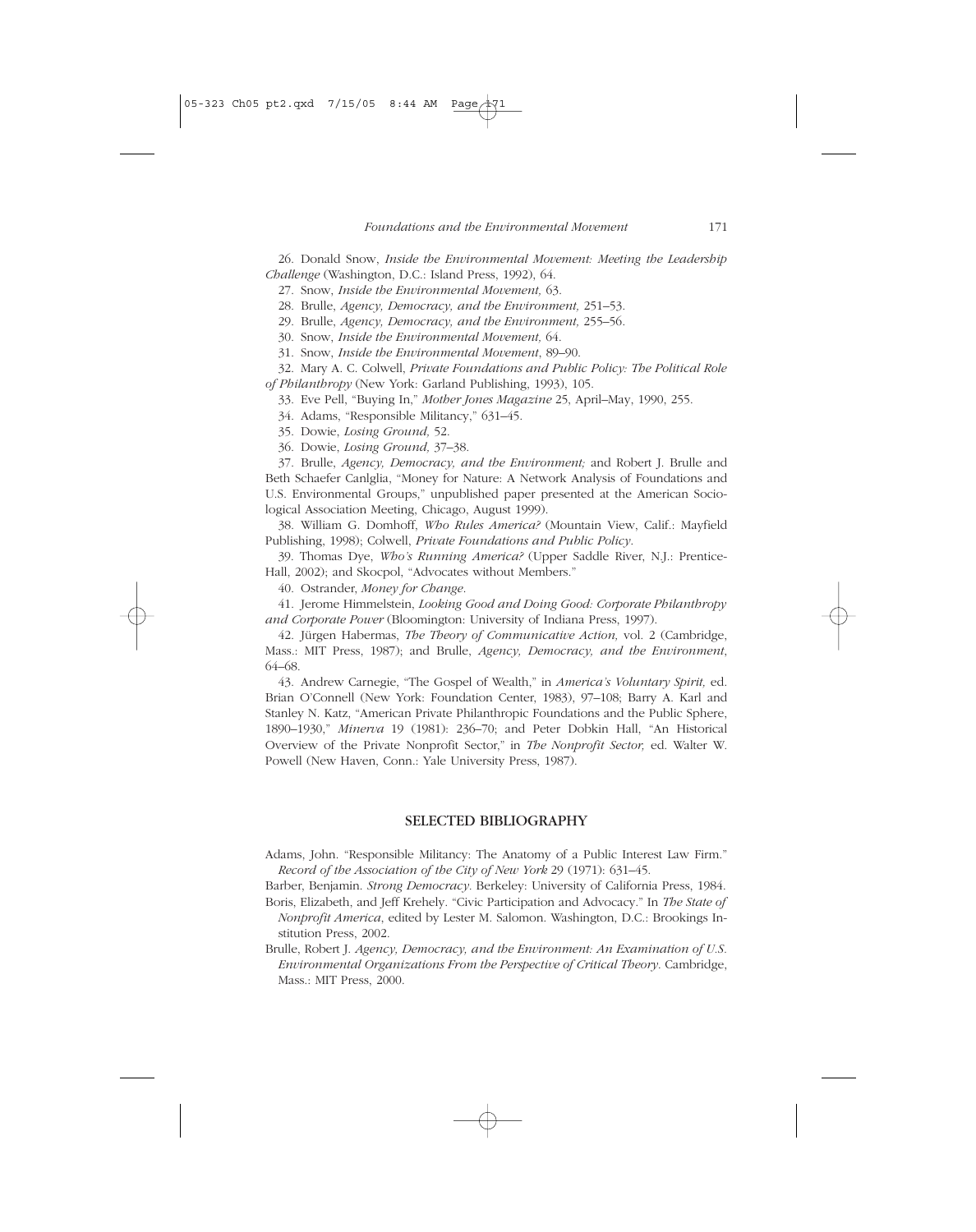- Brulle, Robert J., and Caniglia, Beth Schaefer. "Money for Nature: A Network Analysis of Foundations and U.S. Environmental Groups." Unpublished paper presented at the American Sociological Association Meeting, August 1999, Chicago.
- Carnegie, Andrew. "The Gospel of Wealth." In *America's Voluntary Spirit,* edited by Brian O'Connell, 97–108. New York: Foundation Center, 1983.
- Cigler, Allan J., and Loomis, Burdett A. *Interest Group Politics.* 4th ed. Washington, D.C.: Congressional Quarterly Press, 1995.
- Cockburn, A., and St. Clair, J. "Death and Life for America's Greens," *The Nation*, December 19, 1994.
- Colwell, Mary A. C., *Private Foundations and Public Policy: The Political Role of Philanthropy.* New York: Garland Publishing, 1993.
- Domhoff, G. William. *Who Rules America?* Mountain View, Calif.: Mayfield Publishing, 1998.
- Dowie, Mark. *Losing Ground.* Cambridge, Mass.: MIT Press, 1995.
- Dye, Thomas. *Who's Running America?* Upper Saddle River, N.J.: Prentice-Hall, 2002.
- EGA. *Transcript of the Environmental Grantmakers Association Meeting–1992*. New York: Environmental Grantmakers Association, 1992.
- Fiorina, M. P., and Theda Skocpol. *Civic Engagement in American Democracy*. Washington, D.C.: Brookings Institution Press, 1999.
- Foundation Center. *Foundation Giving Trends*. New York: Foundation Center Press, 2001.
- Habermas, Jürgen. *The Theory of Communicative Action.* Vol. 2. Cambridge, Mass.: MIT Press, 1987.
- ———. "A Reply." In *Communicative Action: Essays on Jürgen Habermas's* The Theory of Communicative Action, edited by Axel Honneth and Hans Joas Cambridge, Mass.: MIT Press, 1991.
- ———. *On the Pragmatics of Communication*, Cambridge, Mass.: MIT Press, 1998.
- Hall, Peter Dobkin. "A Historical Overview of the Private Nonprofit Sector." In *The Nonprofit Sector*, edited by Walter W. Powell, 3–21. New Haven, Conn.: Yale University Press, 1987.
- Haines, Herbert. *Black Radicals and the Civil Rights Mainstream, 1954–1970*. Knoxville: University of Tennessee Press, 1988.
- Hayes, Michael T. "The New Group Universe." In *Interest Group Politics*, edited by Allan J. Cigler and Burdett A. Loomis. Washington, D.C.: Congressional Quarterly Press, 1986.
- Himmelstein, Jerome. *Looking Good and Doing Good: Corporate Philanthropy and Corporate Power*. Bloomington: University of Indiana Press, 1997.
- Jenkins, J. Craig. "Social Movement Philanthropy and American Democracy." In *Philanthropic Giving: Studies in Varieties and Goals,* edited by Richard Magat, 292–314. New York: Oxford University Press, 1989.
	- ———. "Social Movement Philanthropy and the Growth of Nonprofit Political Advocacy: Scope, Legitimacy and Impact." *Nonprofit Advocacy and the Policy Process: II.* Washington, D.C.: Urban Institute, 2001.
- Jenkins, J. Craig, and Craig Eckert. "Channeling Black Insurgency: Elite Patronage and the Development of the Civil Rights Movement." *American Sociological Review* 51 (1986): 812–30.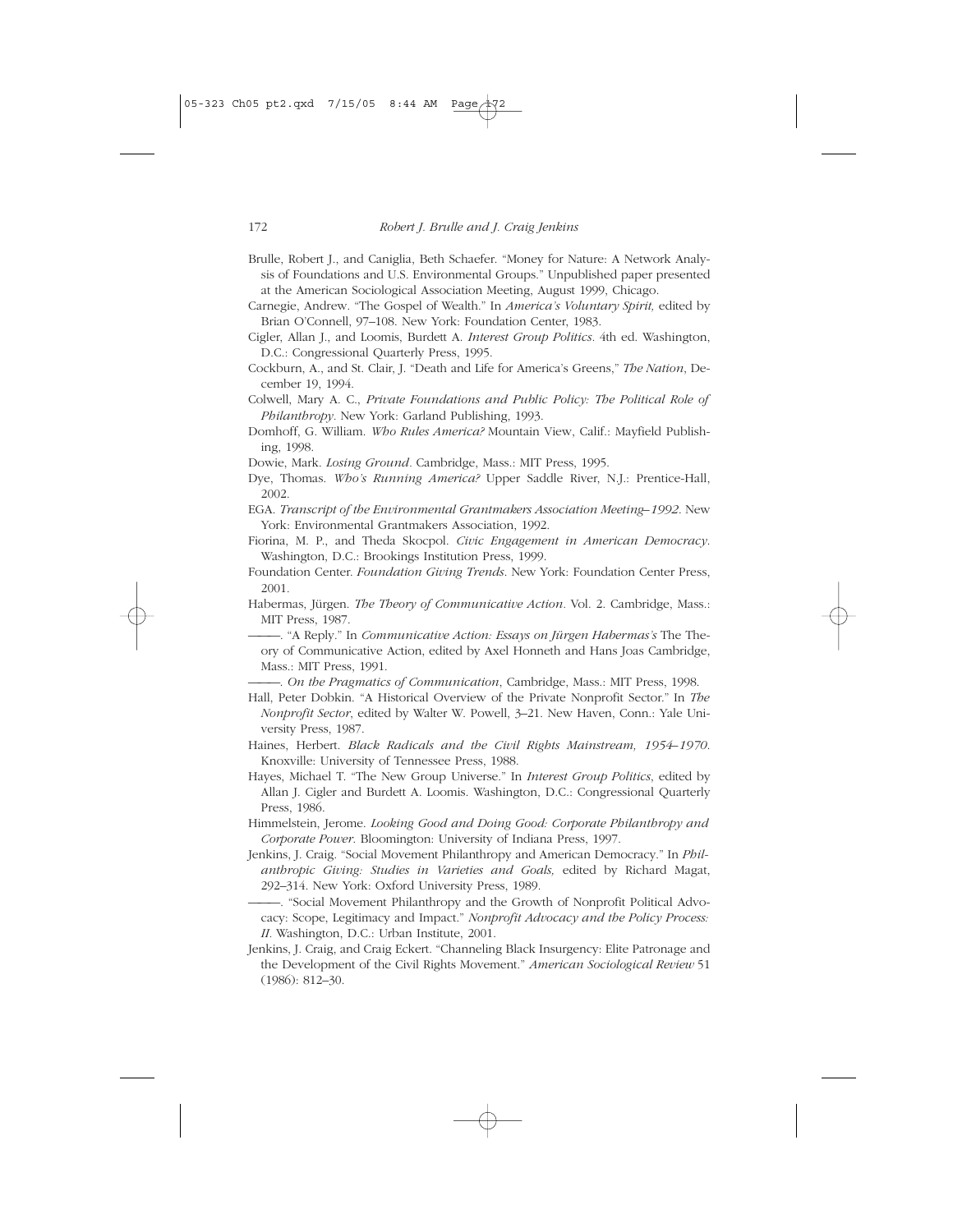- Jordan, Grant, and Maloney, William A. *The Protest Business? Mobilizing Campaign Groups*. New York: St. Martin's Press, 1997.
- Karl, Barry A., and Stanley N. Katz. "American Private Philanthropic Foundations and the Public Sphere, 1890–1930." *Minerva* 19 (1981): 236–70.
- Loomis, B. A., and A. J. Cigler. "The Changing Nature of Interest Group Politics." In *Interest Group Politics,* edited by A. J. Cigler and B.A. Loomis*,* 1–33. Washington, D.C.: Congressional Quarterly Press, 1998.
- Nielsen, Waldemar. *The Big Foundations*. New York: Columbia University Press, 1972.
- Ostrander, Susan A. *Money for Change: Social Movement Philanthropy at Haymarket People's Fund*. Philadelphia: Temple University Press, 1995.
- Pell, Eve. "Buying In," *Mother Jones Magazine.* April–May 1990: 25.
- Putnam, Robert D. *Bowling Alone: Civic Disengagement in America*. New York: Simon & Schuster, 2000.
- Roelofs, Joan. "Foundation Influence on Supreme Court Decision-Making." *Telos* 62 (1983): 59–87.

———. "Do Foundations Set the Agenda? From Social Protest to Social Service." Unpublished paper, Dept. of Political Science, Keene College, Keene, N.J., 1986.

- Robinson, Marshall. "The Ford Foundation: Sowing the Seeds of a Revolution" *Environment* 35: (April 1993 )10–41.
- Skocpol, Theda. "Advocates without Members: The Recent Transformation of American Civic Life." In *Civic Engagement in American Democracy,* edited by M. P. Fiorina and Theda Skocpol. Washington, D.C.: Brookings Institution Press, 1999.
- Snow, Donald, 1992, *Inside the Environmental Movement: Meeting the Leadership Challenge*, Washington, D.C.: Island Press.
- Walker, Jack L. "The Origins and Maintenance of Interest Groups in America." *American Political Science Review* 77 (1983): 390–406.
- ———. *Mobilizing Interest Groups in America: Patrons, Professions, and Social Movements.* Ann Arbor: University of Michigan Press, 1991.
- Wing, William G. *Philanthropy and the Environment.* Washington, D.C.: The Conservation Foundation, 1973.
- Zald, Mayer N., and McCarthy, John D. *Social Movements in an Organizational Society*. New Brunswick, N.J.: Transaction Books, 1987.